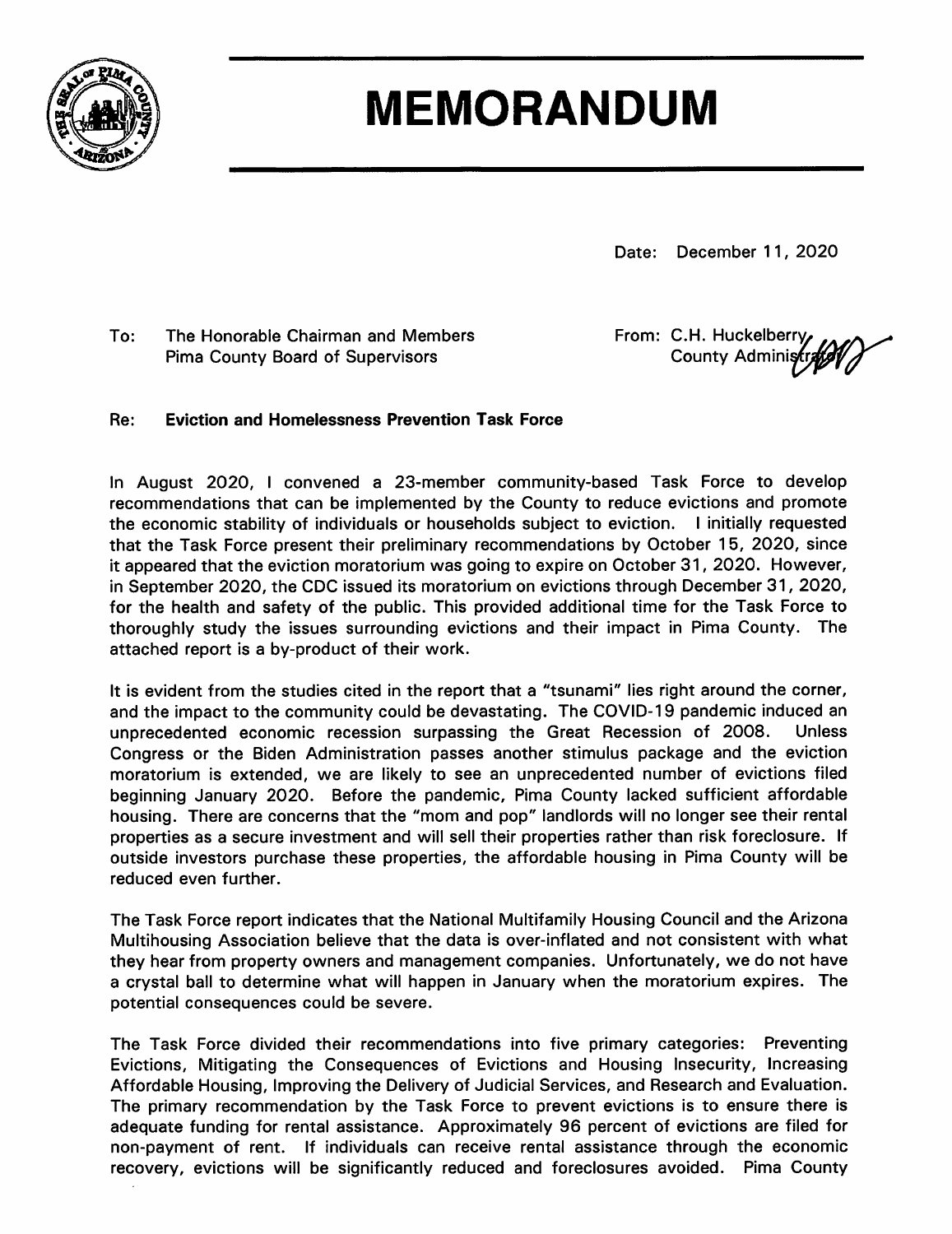The Honorable Chairman and Members, Pima County Board of Supervisors Re: Eviction and Homelessness Prevention Task Force December 11, 2020 Page 2

received and distributed over \$9.8 million in rental assistance since August 2020 and is expected to distribute an additional \$3 million in the new calendar year. Although federal CARES Act funding expires on December 31st, there are many constituents in Pima County that are in desperate need of rental assistance. The Task Force is aware that Governor Ducey has not distributed all of the CARES funds and encourages him to do so even if time is short.

Below is a highlight of the most significant recommendations by the Task Force. Some are long-term solutions, and others require legislation, but some can be pursued immediately.

#### **Preventing Evictions:**

- Work to secure additional federal funding for rental assistance.
- Eliminate unnecessary delays in processing rental assistance applications should
- additional funds be made available and improve technologies to distribute funds,  $\sqrt{2}$ e.g., direct deposit.
	- Coordinate an eviction resource event to ensure renters/tenants are aware of all of the resources available to them in the case of eviction.
	- Prepare foreclosure prevention efforts to support property owners/landlords.

#### Mitigate the Consequences of Evictions & Housing Insecurity:

- Allocate a minimum of \$10 million for rapid re-housing programs and staffing
- Promote Housing Choice Vouchers
- Develop a safe housing contingency plan for winter 2021 should unprecedented numbers of individuals become evicted.
- Explore options that limit the legal and financial penalties to tenants/renters and suspend reporting late payments to credit agencies.

#### **Increase Affordable Housing:**

- Promote and increase transitional and low-barrier housing from existing federal funds.
- Create a State low-income housing tax credit program.
- Acquire vacant properties to preserve affordable housing.

#### Improve the Delivery of Judicial Services:

- Explore the creation of an Eviction Specialty Court.
- Increase access to courts.
- Require Justices of the Peace to attend educational training related to evictions annually.
- Extend the five-day notice requirement to 10 days to give renters/tenants more time to secure rental assistance.
- Provide legal representation for renters/tenants.

#### **Research and Evaluation:**

- Stay informed about the impact of evictions by collecting monthly statistics from the justice court and contracting short-term with SIROW to obtain regular updates of and eviction trends locally and nationally.
- $\bullet$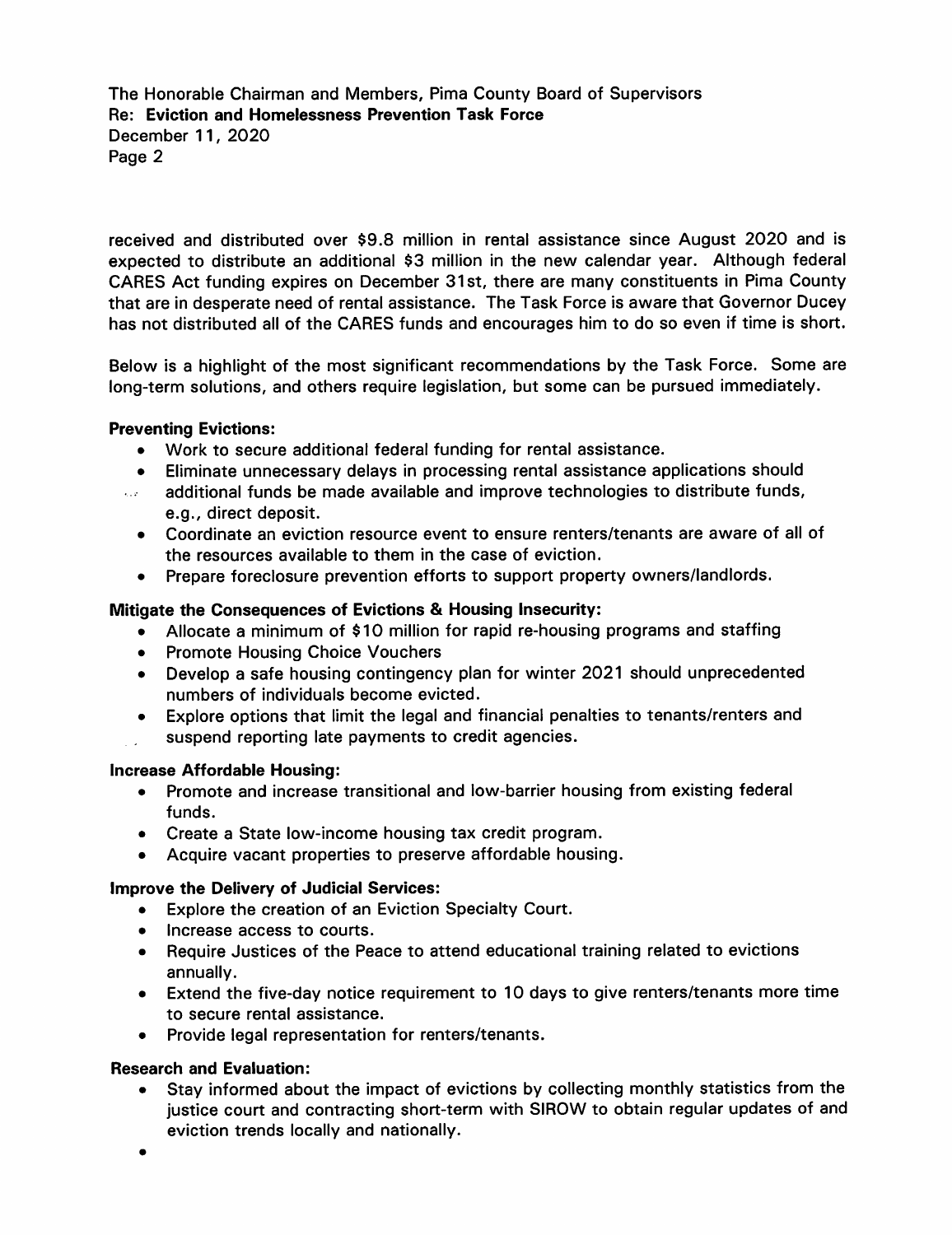The Honorable Chairman and Members, Pima County Board of Supervisors Re: Eviction and Homelessness Prevention Task Force December 11, 2020 Page 3

#### **Summary**

This is yet another example of how the impacts of the pandemic are inequitably distributed amongst those who are most vulnerable and lack sufficient resources to respond on their own. I appreciate the quick and thorough work of this Task Force and will direct staff to begin pursuing their recommendations immediately. Updates will be provided to the Board periodically, in addition to any items needing formal Board approval.

#### CHH/mp

Chair and Members of the Eviction and Homelessness Prevention Task Force  $c$ : Lisa Royal, Staff Assistant to County Administration Francisco García, MD, MPH, Deputy County Administrator & Chief Medical Officer **Health and Community Services** Dan Sullivan, Director Community Workforces Development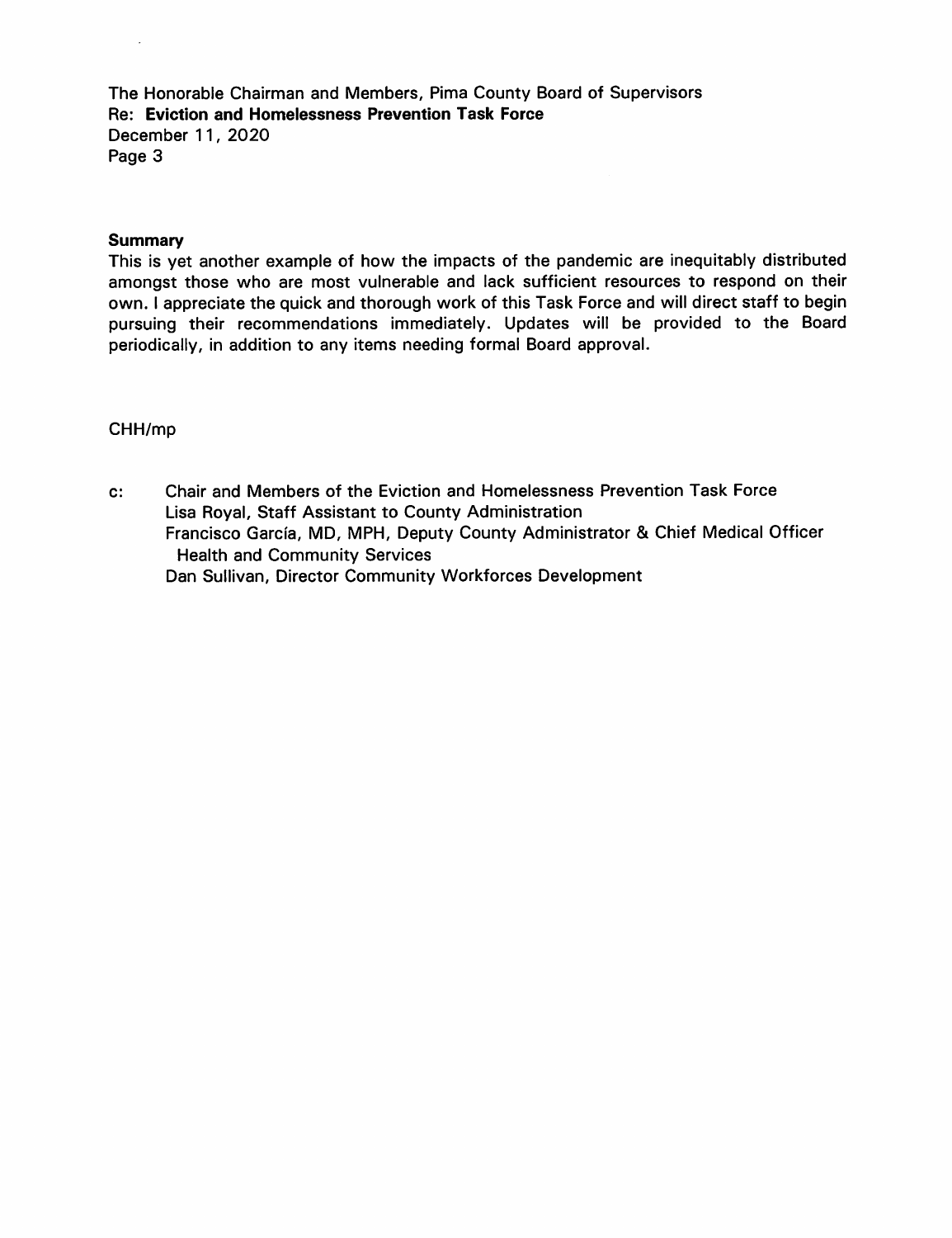

# Eviction and Homelessness Prevention Task Force

December 2020 Report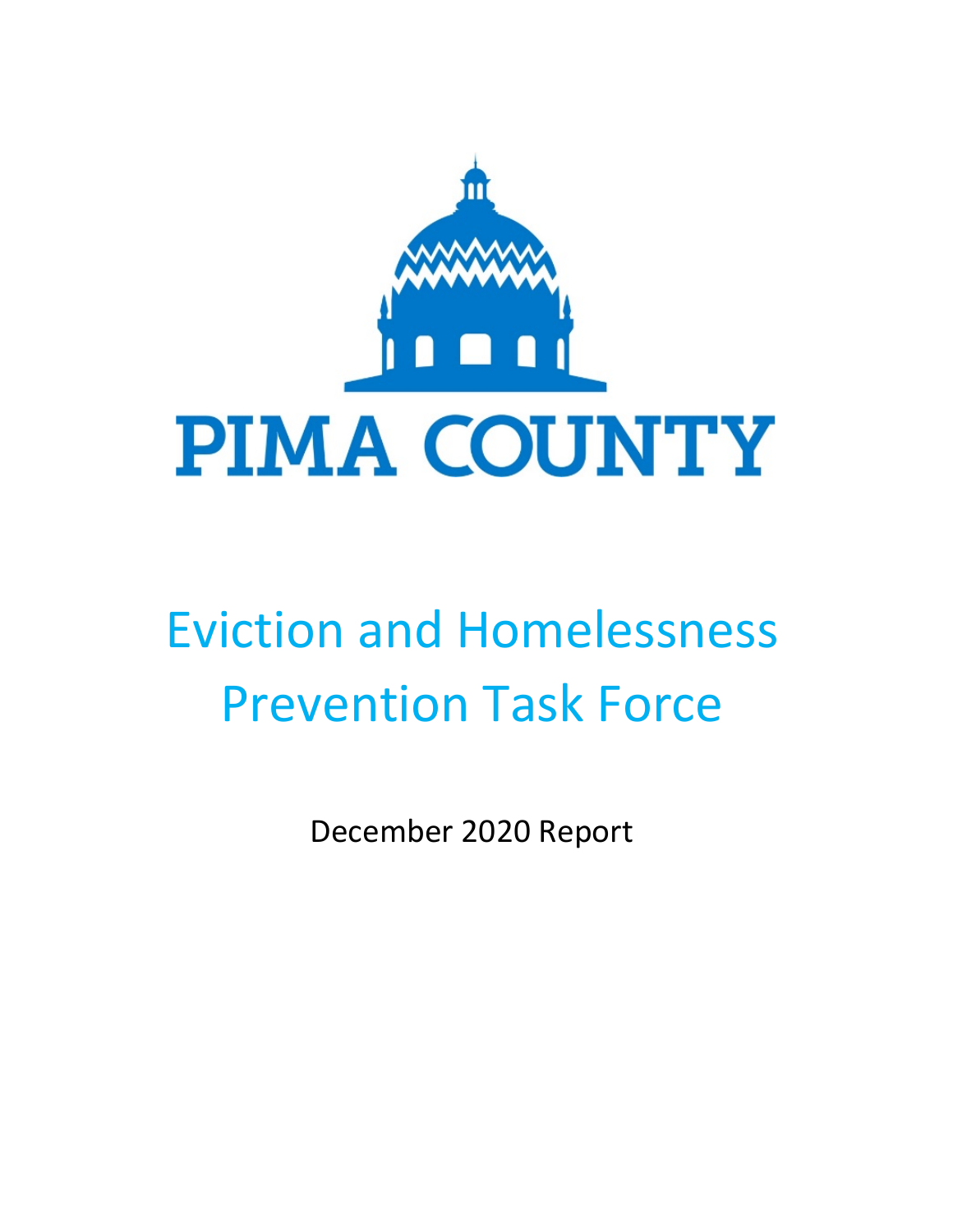#### **Michael McDonald, Chair** Executive Director, Community Food Bank

**Kent Batty** Interim Court Administrator, Pima County Consolidated Justice Court

**Bonnie Bazata** Program Manager, Pima County Ending Poverty Now

**Keith Bentele, PhD** Associate Research Professor, Southwest Institute for Research on Women

**Manira Cervantes** Program Manager, Pima County Community Action Agency

**Peg Harmon** CEO, Catholic Community Services

**Steve Huffman** Board of Realtors

**Peggy Hutchison** CEO, Primavera Foundation

**Mary Kinkade** Manager, Pima County Health Department

**Jeffrey Landon** Landon Management

**Omar Mireles** President, HSL Properties

**Michele Mirto** Executive Director, Step Up to Justice

**Liz Morales** Director, City of Tucson Housing & Community Development

**Melanie Morrison** Retired, MED Management Services

**Arnold Palacios** Director, Pima County Community & Workforce Development

**Kristen Randall** Presiding Constable, Pima County

**Lauren Romero** Association Executive, Arizona Multihousing Association

**Lisa Royal** Staff Assistant, County Administration

**Katy Scoblink** Chief Clinical Director, Old Pueblo Community Services

**Dan Sullivan** Program Manager, Pima County Community & Workforce Development

**Anthony Young** Executive Director, Southern AZ Legal Aid

**Jay Young** Executive Director, Southwest Fair Housing Council

**Marcos Ysmael** Program Manager, Pima County Housing Center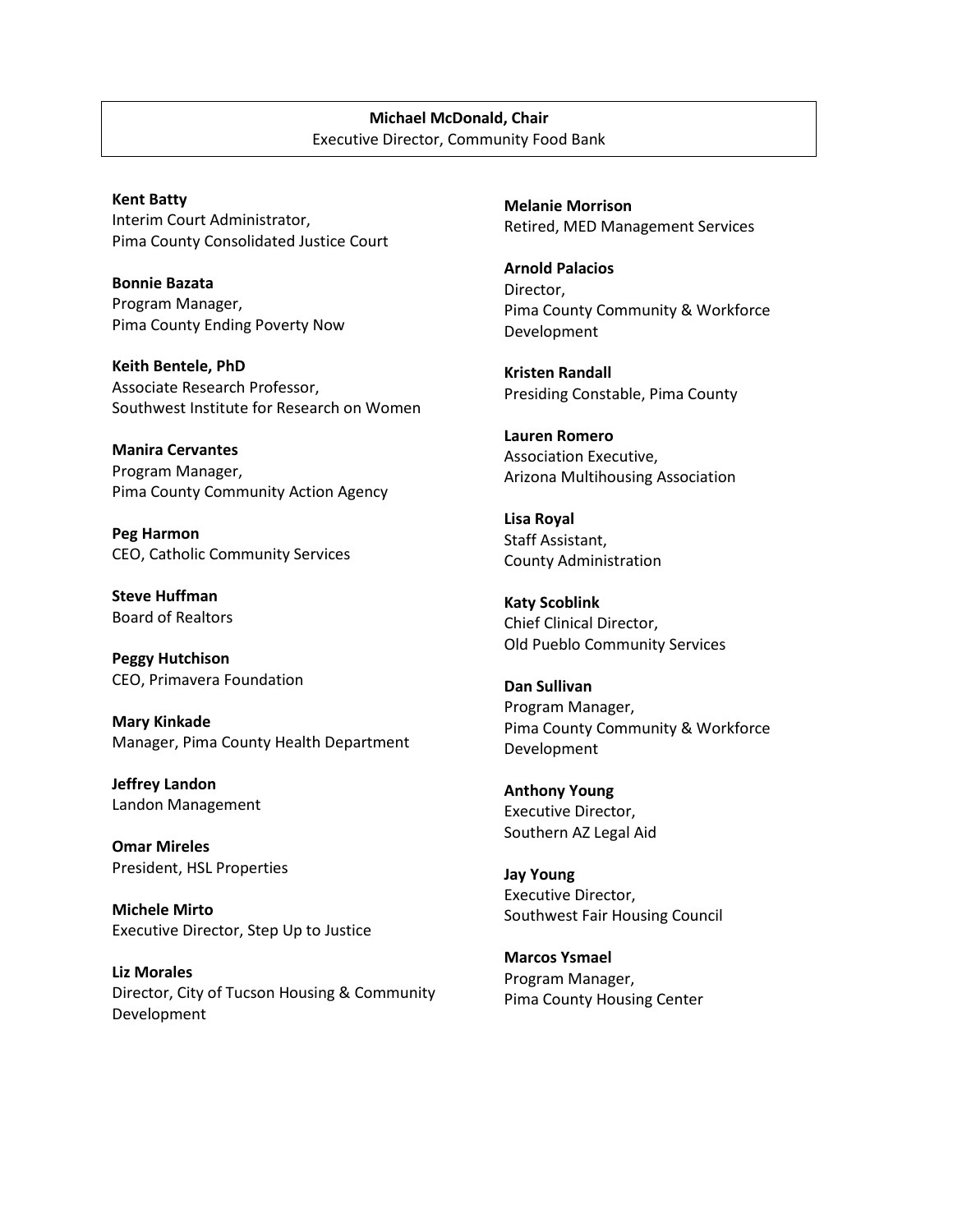## **TASK FORCE RECOMMENDATIONS**

| <b>Preventing Evictions</b>                                                                                                                                                           | <b>Urgent</b> | <b>Policy or Leg</b> | <b>COT</b> | <b>Time</b>  | Cost     |
|---------------------------------------------------------------------------------------------------------------------------------------------------------------------------------------|---------------|----------------------|------------|--------------|----------|
| Arizona should prioritize at least \$50 Million additional Fed<br><b>CARES</b> funds                                                                                                  | X             |                      |            | M            | \$\$\$\$ |
| Federal funding of \$100 Billion dedicated nationwide to rental                                                                                                                       | X             | L                    |            | M            | \$\$\$\$ |
| assistance programs.                                                                                                                                                                  |               |                      |            |              |          |
| Create a \$100M rental assistance fund to accompany future                                                                                                                            |               | L                    |            | M            | \$\$\$   |
| eviction moratorium                                                                                                                                                                   |               |                      |            |              |          |
| Create a fund of at least \$50 million state rental debt retirement                                                                                                                   | X             | L                    |            | M            | \$\$\$   |
| Prepare foreclosure prevention efforts to support property<br>owners/landlords                                                                                                        | X             | P                    | X          | $\mathbf{I}$ | \$\$     |
| Eliminate unnecessary delays in processing rental assistance<br>applications. Improve technologies to approve and distribute<br>funds. Implement direct deposit to speed up payments. | X             | P                    |            |              | \$       |
| Create a Real-Time Statistical Dashboard to track key factors<br>related to rental assistance                                                                                         |               |                      |            |              | \$       |
| Investigate alternative ways of distributing rent assistance                                                                                                                          | X             |                      |            |              | \$       |
| Remove all caps on rental assistance to property owners and<br>ensure adequate funding                                                                                                |               | P                    |            |              | \$       |
| Rental applications filed in the wrong jurisdiction should be<br>forwarded to the correct jurisdiction                                                                                | X             | P                    | X          | I/M          |          |
| Recruit and train property management professionals to assist in                                                                                                                      |               |                      |            | I.           | \$       |
| processing rental assistance applications                                                                                                                                             |               |                      |            |              |          |
| Broadly advertise rent and utility assistance and disseminate                                                                                                                         |               |                      |            |              | \$       |
| information related to future moratoriums.                                                                                                                                            |               |                      |            |              |          |
| Engage in Aggressive Marketing Campaigns for rent assistance to                                                                                                                       |               |                      |            |              | \$       |
| those at risk of eviction or foreclosure                                                                                                                                              |               |                      |            |              |          |
| <b>Coordinate Eviction Resource Events</b>                                                                                                                                            | X             |                      |            |              | \$       |
|                                                                                                                                                                                       |               |                      |            |              |          |
| <b>Mitigate Consequences of Evictions &amp; Housing Insecurity</b>                                                                                                                    | <b>Urgent</b> | <b>Policy or Leg</b> | <b>COT</b> | <b>Time</b>  | Cost     |
| Explore options that limit the legal and financial penalties to<br>tenants/renters                                                                                                    |               | P/L                  |            | M            |          |
| Allocate a minimum of \$10M for rapid re-housing programs and<br>staffing                                                                                                             | X             | L                    |            | I/M          | \$\$\$\$ |
| Promote Housing Choice Vouchers                                                                                                                                                       | X             | L                    |            |              | \$\$\$\$ |
| Develop a contingency plan for winter 2021 for safe housing                                                                                                                           | X             | P                    |            |              | \$\$     |
| Publicly encourage property owners to not consider COVID                                                                                                                              | X             |                      |            |              | \$       |
| related evictions when renting to potential tenants                                                                                                                                   |               |                      |            |              |          |
| Suspend the reporting of late payments to credit agencies to<br>preserve a tenant's credit history through end of pandemic                                                            | X             | L                    |            |              | \$       |

**Time: I = immediate M = medium; L = longer term**

**COT = City of Tucson**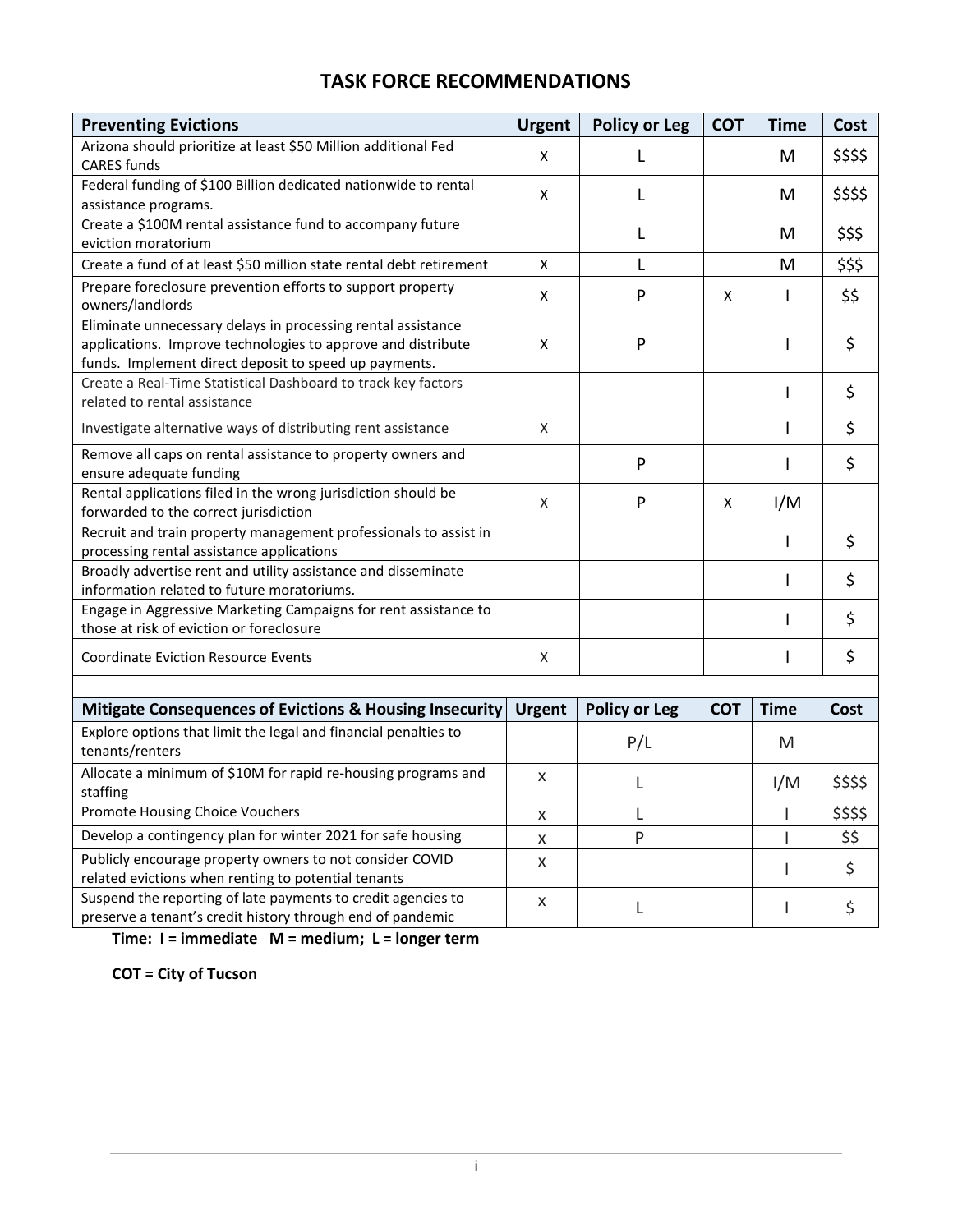## **TASK FORCE RECOMMENDATIONS (Con't)**

| <b>Increase Affordable Housing</b>                                                        | <b>Urgent</b> | <b>Policy or Leg</b> | <b>COT</b> | <b>Time</b> | Cost                    |
|-------------------------------------------------------------------------------------------|---------------|----------------------|------------|-------------|-------------------------|
| Promote and increase transitional and low-barrier housing from                            | X             | P                    | X          | M           | \$\$\$\$                |
| existing federal funds                                                                    |               |                      |            |             |                         |
| Acquire vacant properties to preserve affordable housing                                  |               | P                    | X          | L           | \$\$\$                  |
| Create a state low-income housing tax credit program                                      |               | L                    |            | M           | $\frac{55}{555}$        |
| Develop a Comprehensive Tucson-Pima Co. housing plan                                      |               | P                    | X          | L           |                         |
| Create local bond fund initiative for affordable housing                                  |               | P                    | X          | L           | \$\$\$\$                |
| development                                                                               |               |                      |            |             |                         |
|                                                                                           |               |                      |            |             |                         |
| <b>Improve Delivery of Judicial Services</b>                                              | <b>Urgent</b> | <b>Policy or Leg</b> | <b>COT</b> | <b>Time</b> | <b>Cost</b>             |
| Improve court services through distribution of pamphlets,                                 |               |                      |            |             |                         |
| enhanced websites, court forms, data sharing and consistent<br>judicial orders            | X             |                      |            | L           | \$                      |
| Provide educational programs and resources for judges and staff                           | X             |                      |            | M           | \$                      |
| Best practices should be shared at the statewide level                                    | x             |                      |            |             |                         |
| Explore the creation of an Eviction Specialty Court                                       |               | P                    |            | M           |                         |
| Increase access to courts                                                                 | X             |                      |            |             | $\frac{\frac{1}{5}}{2}$ |
| Utilize navigators to disseminate information to parties about the                        |               | P                    |            | M           | \$\$                    |
| eviction process                                                                          |               |                      |            |             |                         |
| Extend the 5 day eviction notice to 15 days                                               |               | L                    |            | L           |                         |
| Provide legal representation to tenants/renters                                           |               | P                    |            | L           | \$\$\$                  |
| Require JP's to attend 15 hours eviction training annually                                | X             |                      |            |             |                         |
| Increase the time to appeal an eviction judgment                                          |               | L                    |            | M           |                         |
|                                                                                           |               |                      |            |             |                         |
| <b>Research and Evaluation</b>                                                            | <b>Urgent</b> | <b>Policy or Leg</b> | <b>COT</b> | <b>Time</b> | Cost                    |
| Collect and distribute eviction statistics monthly                                        | X             |                      |            |             |                         |
| Contract with SIROW to provide regular updates and eviction                               | X             |                      |            |             | \$                      |
| trends                                                                                    |               |                      |            |             |                         |
| Include an evaluation component in any initiative to reduce<br>evictions and homelessness |               |                      |            | M           | \$                      |
| Maintain a list of accumulated debt from unpaid rents                                     |               |                      |            | M           |                         |
| Conduct a comprehensive study of the impact of evictions on Pima                          |               |                      |            |             |                         |
| County                                                                                    |               |                      |            | M           | \$                      |

**Time: I = immediate M = medium; L = longer term**

**COT = City of Tucson**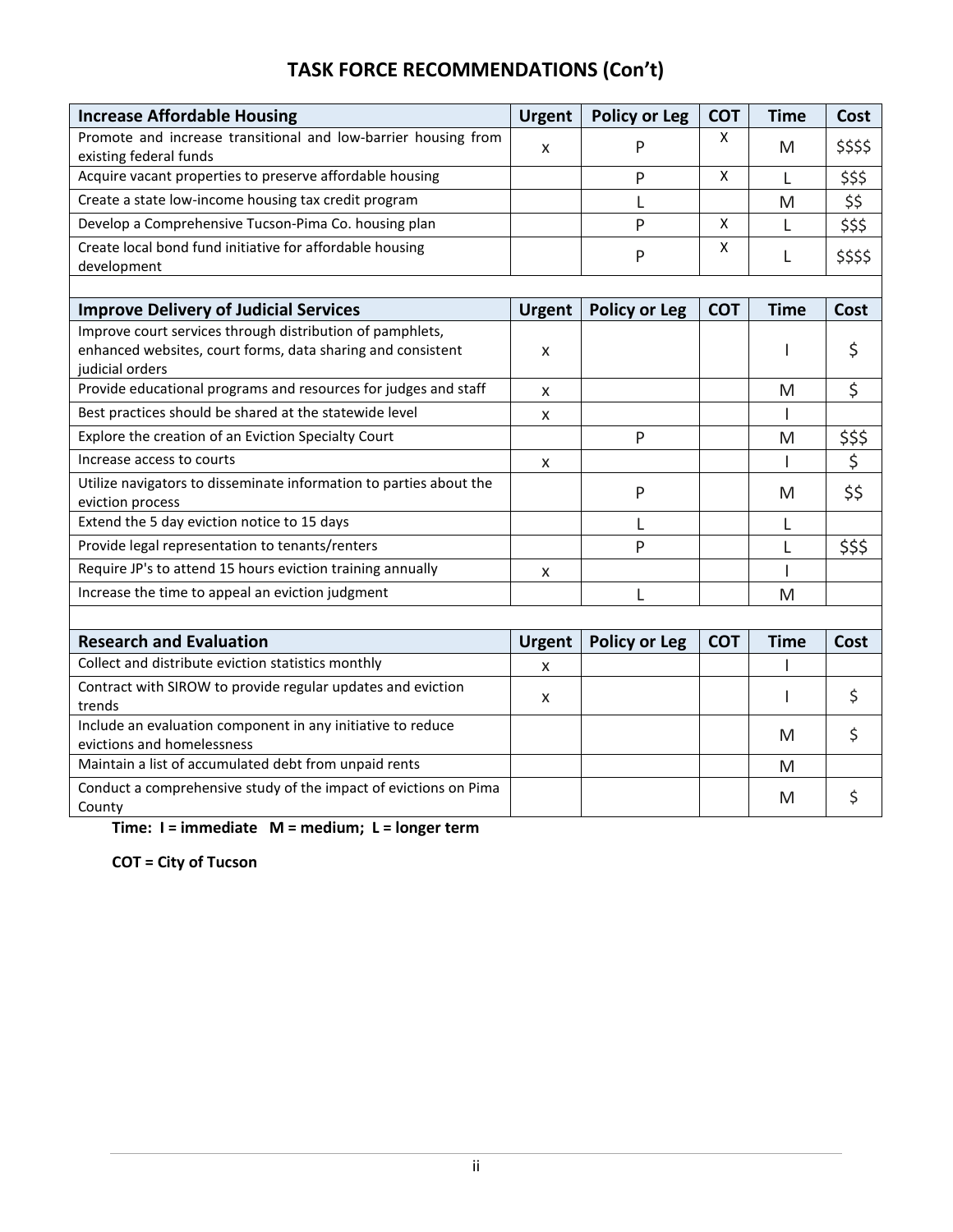## Table of Contents

| Recommendations to Mitigate the Consequences of Evictions & Housing Insecurity 13 |  |
|-----------------------------------------------------------------------------------|--|
|                                                                                   |  |
|                                                                                   |  |
|                                                                                   |  |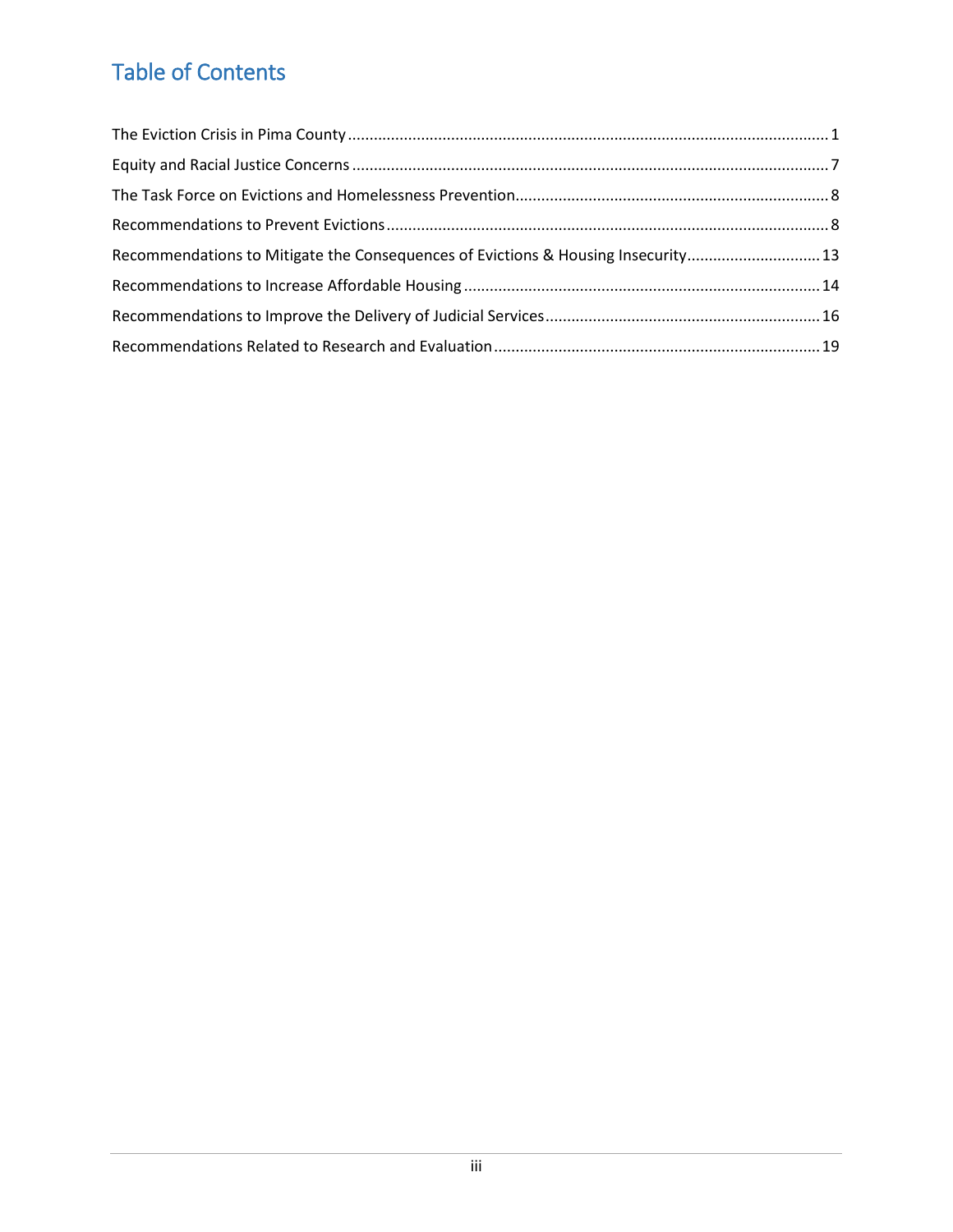## <span id="page-8-0"></span>The Eviction Crisis in Pima County

In 2016, the national Eviction Lab produced a list of the 100 Top Evicting Large Cities in the United States. Tucson ranked  $25<sup>th</sup>$  with a filing rate of 3% above the national average. In fiscal year 2020, there were over 10,000 evictions filed in the Pima County Consolidated Justice Court and approximately 96% of the filings were for non-payment of rent. The COVID-19 pandemic of 2020 induced an unprecedented economic recession surpassing the recession of 2008 and unique to anything we have ever encountered (see Figure 1). In April 2020, the Bureau of Labor Statistics reported the national unemployment rate was 17.1%. Employment initially bounced back quickly during the summer, but the rate of recovery has slowed substantially in recent months. As of November 2020, the proportion of jobs lost since March remains larger than the worst months of the 2007-2009 Great Recession. The current recession is widely recognized as the worst recession in the post-war era and substantially worse than the Great Recession. Eight hundred thousand jobs were eliminated in March 2009, during the height of the Great Recession; about 8.6 million jobs were lost in total during that entire recession.<sup>1</sup> And unfortunately, this recovery is vulnerable to further slowing, or even reversals, as the pandemic surges in the coming months. Prominent economists are now warning of a "double-dip" recession<sup>[2](#page-8-2)</sup>, and JPMorgan recently projected that first-quarter growth would be negative in 2021 as a consequence of the pandemic's resurgence<sup>[3](#page-8-3)</sup>.



#### **Figure 1.**

<span id="page-8-2"></span><span id="page-8-1"></span><sup>&</sup>lt;sup>1</sup> Hansen, Sarah. "Here's How the Coronavirus Recession Compares to the Great Recession." Forbes, May 8, 2020.<br><sup>2</sup> Elis, Niv. "Fears of double-dip recession rise alongside COVID-19 cases." The Hill. November 15, 2020.

<span id="page-8-3"></span><sup>&</sup>lt;sup>3</sup> Domm, Patti. "JPMorgan becomes first major bank to say first-quarter GDP will decline because of Covid surge." *CNBC.* November 20, 2020.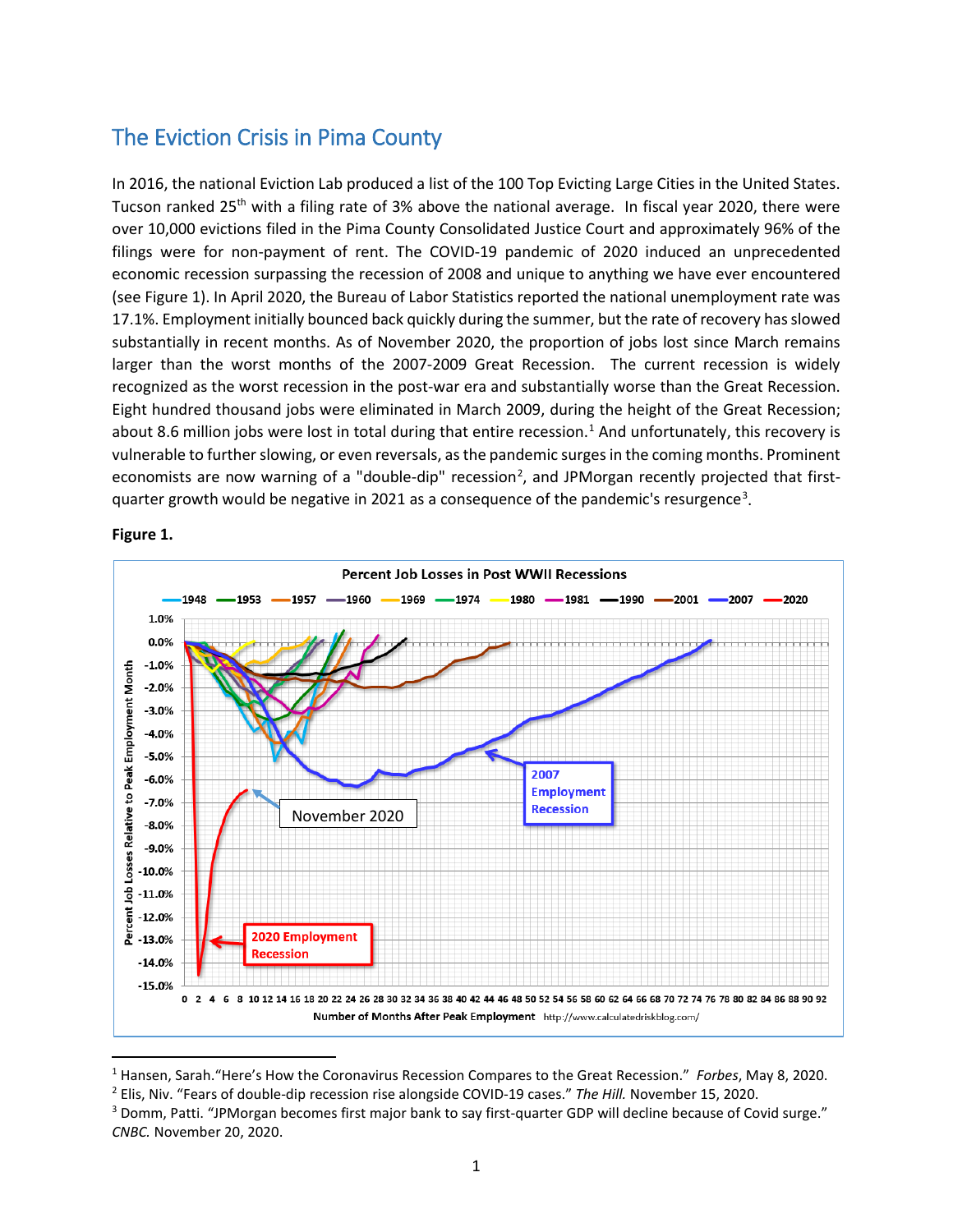The absence of a federal stimulus package, the expiration of supplemental federal extensions of unemployment benefits in December, reductions in state and local employment in response to business closures, and declining tax revenues will likely put additional drag on the speed of the economic recovery.

In Arizona, the unemployment rate had been declining since April 2020 but has ticked up in the last two months (see Figure 2). The reductions in unemployment we have experienced are a very positive development; however, it is important to consider that this reduction is not based solely on people returning to work. Of the large decline in unemployment between July and August, roughly 55% of this reduction was due to individuals no longer looking for work and being classified as out of the labor force. Many parents, mostly women, now need to stay home to school and care for their children<sup>4</sup>. If those individuals had remained in the labor force, our unemployment figures would be multiple percentage points higher. Unemployment increased in September due to labor force participation rebounding. Labor force participation then held steady between September and October. The consistency in labor force participation between these two months means that while much of the decline in unemployment between July and August was artificial (a consequence of declining labor force participation), the substantial increase in unemployment between September and October was driven primarily by job losses. In combination with pre-existing high rates of poverty and housing insecurity in Arizona, this level of continuing economic strain is likely to result in a substantial number of evictions and an increase in the number of homeless individuals.





To address the looming crisis, Congress passed the Coronavirus Aid, Relief, and Economic Security Act (CARES Act) in March 2020. This act imposed a temporary moratorium on evictions and provided Federal funding to states for rental and utility assistance through July 24, 2020. Governor Doug Ducey issued an Executive Order on March 24, 2020, temporarily postponing the enforcement of an eviction if a tenant/renter had a COVID-19 qualifying circumstance. He later extended the Order through October 31, 2020. And then, on September 4, 2020, the U.S. Center for Disease Control and Prevention (CDC) issued a nationwide order, temporarily postponing the enforcement of the eviction (writ of restitution), through December 31, 2020. Similar to Governor Ducey's Executive Order, the CDC order allows property owners/landlords to file and receive a judgment on an eviction action. With the spike in individuals

<span id="page-9-0"></span> <sup>4</sup> Gupta, Alisha Haridasani. "Why Did Hundreds of Thousands of Women Drop Out of the Work Force?" *The New York Times.* October 3, 2020.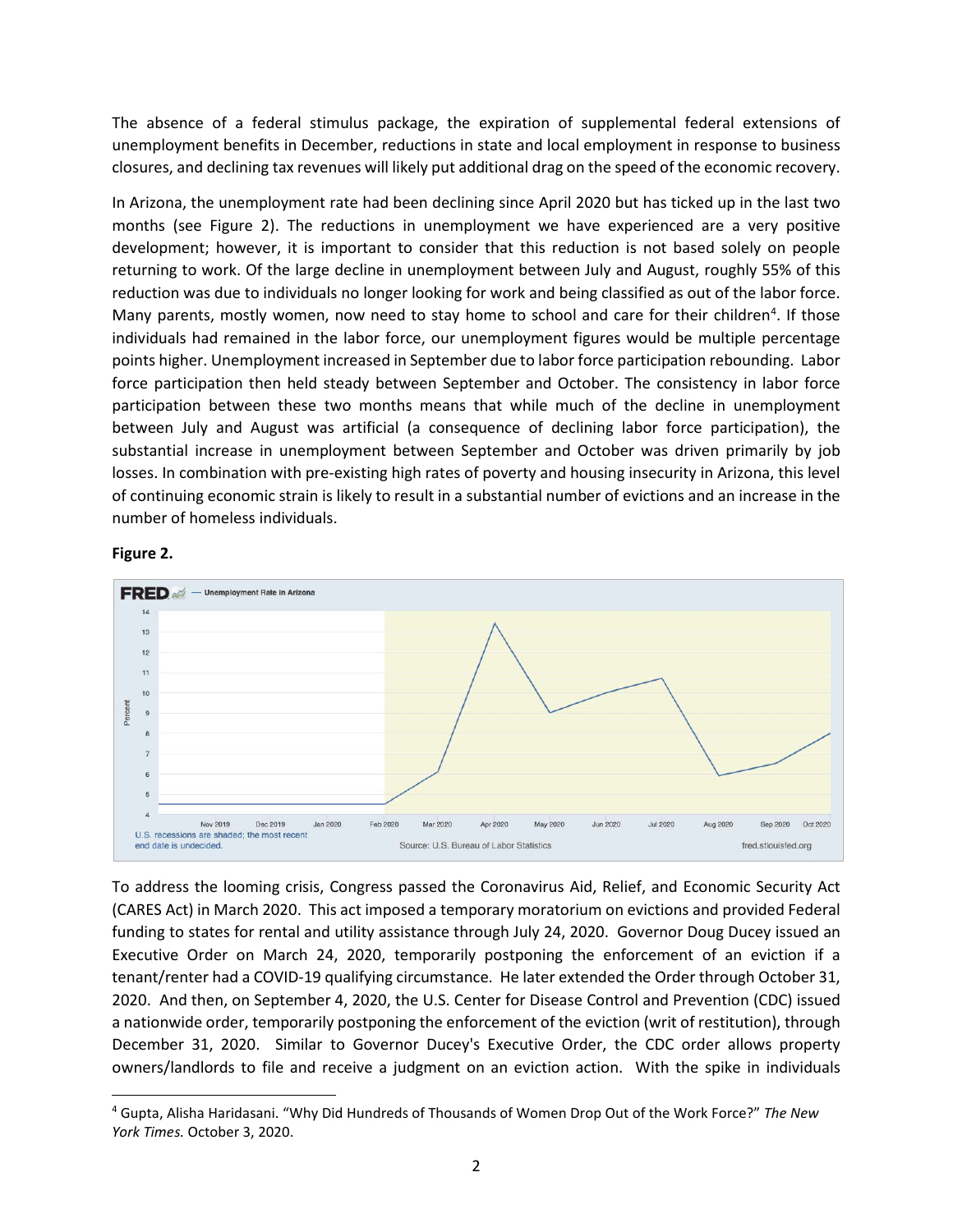contracting the coronavirus, this moratorium could potentially be reinstated by the CDC or the Biden Administration in January 2021, since the virus continues to surge.

Recent discussions in Congress have stalled over the passage of another stimulus package, but economists urge its passage to keep people and businesses afloat and prevent the economy from backsliding. Absent another stimulus package and extension of the eviction moratorium, there will be an unprecedented number of evictions filed beginning January 2021, which may have a devastating impact on the nation and Pima County.

An analysis by the international consulting firm Stout Risius Ross ( $\Delta$ ppendix  $A -$  Statement of [Methodology\)](https://webcms.pima.gov/UserFiles/Servers/Server_6/File/Government/CSET/CSET%20newsroom/2020/Eviction%20Task%20Force/Statement-Methodology-Other-Considerations-October-5-2020.pdf) estimates that the range of potential eviction filings in Arizona upon the lifting of the CDC moratorium in January is on the order of 93,000 to 116,000 statewide<sup>[5](#page-10-0)</sup>. Projecting these estimates onto Pima County, this suggests that roughly 20,000 to 26,000 households potentially at risk of an eviction filing in Pima County in January 2020<sup>[6](#page-10-1)</sup>. Given an annual average of eviction filings in the Pima County Consolidated Justice Court for the past four years is just over 12,000, the dramatic depth of the current recession, and the eviction moratoriums in place for most of the year past March, this estimate of 20,000 to 26,000 potential evictions does not seem implausible. The justice court has jurisdiction over civil cases up to \$10,000. As a result of non-payment of rent accumulated over the months due to the moratorium, many cases may surpass the jurisdiction of justice court and require filing in Superior Court.

According to the University of Arizona's Innovation for Justice Program, the cost of evictions to Pima County could reach \$419M.<sup>[7](#page-10-2)</sup> (Appendix B - [Costs of COVID-19 Evictions\)](https://webcms.pima.gov/UserFiles/Servers/Server_6/File/Government/CSET/CSET%20newsroom/2020/Eviction%20Task%20Force/costs-of-covid19-evictions%2011.19.20.pdf). It is worth noting that this cost estimate does not take into account the associated cost of the spread of the virus, which evictions will most likely accelerate, nor does it include the ameliorative impacts of rental assistance funding that has or remains to be distributed. The Arizona Multihousing Association has identified roughly \$100 million in funding dedicated to rental assistance, and the Arizona Housing Coalition has tracked approximately \$110 to \$130 million for rental assistance and eviction prevention statewide<sup>[8](#page-10-3)</sup>. As a result of the ongoing distribution of these rental assistance funds, the actual number of eviction filings we are likely to see in January may be lower than these projections from Stout Risius Ross. The critical question is how many of these potential evictions will be prevented by currently allocated rental assistance resources. Stout Risius Ross's model estimates that the total statewide rental shortfall in January 2021 will range between \$464 million and \$544 million (and again, these estimates are not adjusted for the availability of rental assistance).

In the event of an eviction, not only does a household become displaced, but there are other serious ramifications. For example, there is an immediate risk of homelessness, loss of personal property, damaged credit that negatively impacts the individual's ability to re-rent or qualify for affordable housing. Crime is likely to increase due to trespassing, shoplifting, domestic violence, and substance abuse. Social support structures such as schools, neighborhoods and churches become broken, and family pets are often abandoned, placing a heavy burden on animal shelters. Of critical importance during the pandemic is the potential spread of the virus. Likely the areas already experiencing disproportionately high rates of

<span id="page-10-0"></span> <sup>5</sup> Stout Risius Ross. "Estimation of Households Experiencing Rental Shortfall and Potentially Facing Eviction and Needed Relief for Those Households." Retrieved November 12, 2020.<br><sup>6</sup> Bentele, Keith (2020). "Housing Insecurity Indicators and Homelessness Estimates for Arizona and Pima County –

<sup>5</sup>th Report". Tucson, AZ: University of Arizona, Southwest Institute for Research on Women. <sup>7</sup> IBID

<span id="page-10-3"></span><span id="page-10-2"></span><span id="page-10-1"></span><sup>8</sup> This range from the Arizona Housing Coalition is a rough back-of-the-envelope estimate.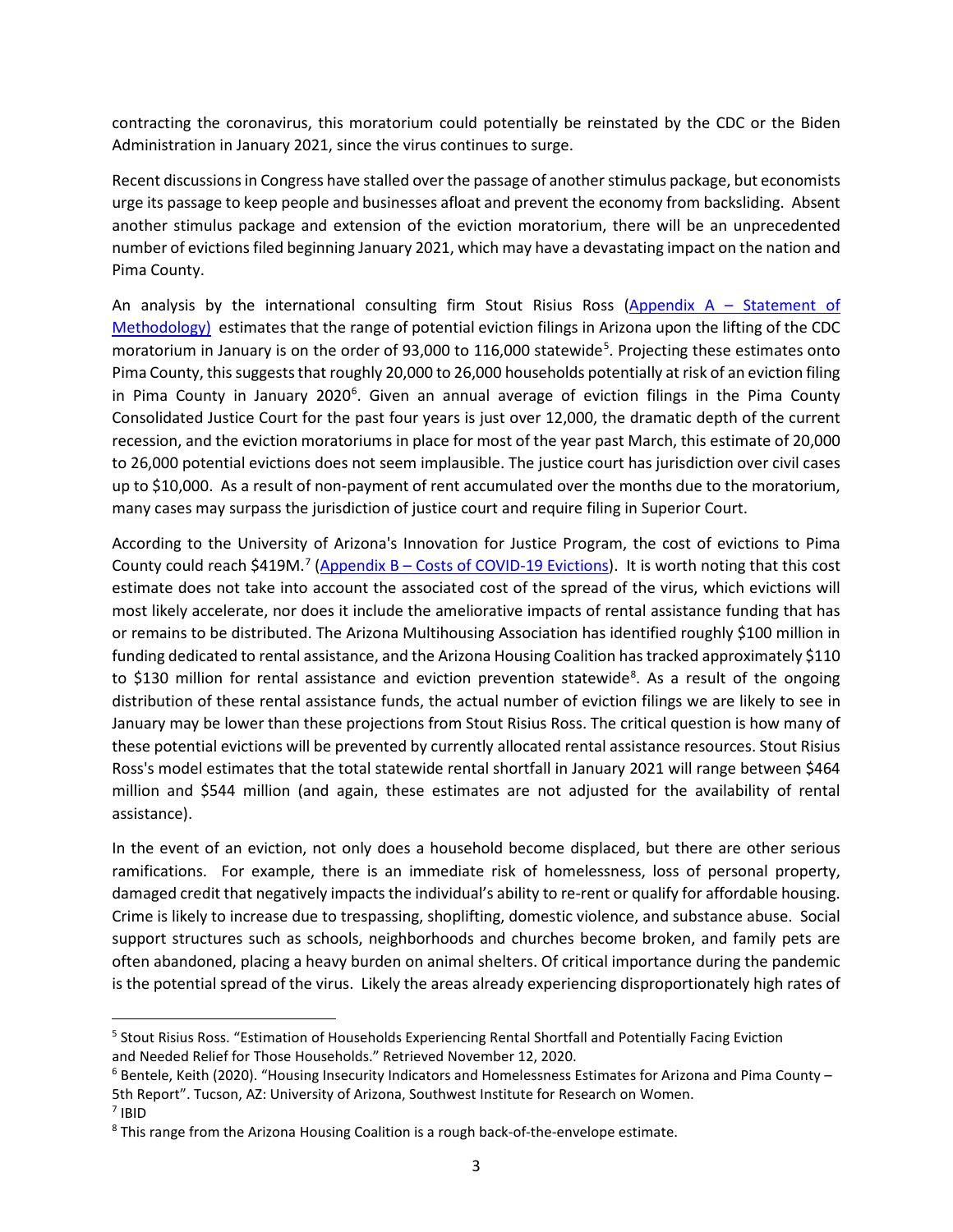COVID-19 will be areas of increased evictions, exacerbating an already dangerous situation. Likely these will be areas with higher numbers of families of color and higher rates of poverty.

Forecasting the downstream impacts of evictions for outcomes like potential homelessness is an extraordinarily difficult task. We do not know how many evictions will be filed, how many evictions will be prevented by existing programs, or how many evictions that do occur will actually translate into an experience of homelessness. One study by researchers at Columbia University projected that the number of people experiencing homelessness nationwide could increase by 45% by the end of 2020<sup>[9](#page-11-0)</sup>. A study from the University of Arizona forecasts a 29% increase in homelessness in 2021 in Arizona if the state reached an unemployment rate of 20%<sup>10</sup>. The lead author of this study now describes this estimate as misleadingly conservative. Taking the lower-end estimate of potential evictions in Arizona from Stout Risius Ross and assuming that only 4% of those households become homeless would nearly double the number of people experiencing homelessness statewide<sup>11</sup>. If this 4% proportion is too conservative, then the number of individuals impacted by an experience of homelessness could be significantly larger. The annual street count in January 2020 in Pima County identified 1,328 individuals experiencing homelessness.

Acknowledging the large number of unknowns in this situation, there are several indicators of strain and some indicators suggesting that renters have been resourceful in staying on top of their rental payments.

Indicators:

- 23.5% of Arizona renter households reported not being current on their rent payments in early November, up from 10.5% in late October (see Figure 3)<sup>12</sup>. It appears that many households managed to pay November's rent by later in the month, but 13.9% still reported being not current as of mid-November.
	- o Even taking the lower figure from late-October, 10.5% constitutes 97,416 renter households statewide and 18,451 renter households in Pima County.





<span id="page-11-0"></span> <sup>9</sup> Desai, Lisa, Yasmina Hatem, & Tam Hunt. "US Homelessness Could Shoot Up 45% by the End of the Year – But These Organizations are Helping Families Find Relief." *Business Insider.* August 28th 2020.

<span id="page-11-1"></span><sup>&</sup>lt;sup>10</sup> Bentele, Keith, & Powell, Claudia. (2020). Forecasting Homelessness in Arizona During the

COVID-19 Crisis. Tucson, AZ: University of Arizona, Southwest Institute for Research on Women.

<span id="page-11-2"></span> $11$  Bentele, Keith (2020). "Housing Insecurity Indicators and Homelessness Estimates for Arizona and Pima County -5th Report". Tucson, AZ: University of Arizona, Southwest Institute for Research on Women.

<span id="page-11-3"></span><sup>12</sup> Census Household Pulse Survey Weeks 17, 18, 19

<span id="page-11-4"></span><sup>&</sup>lt;sup>13</sup> Source: Census Household Pulse Survey – Weeks  $13 - 18$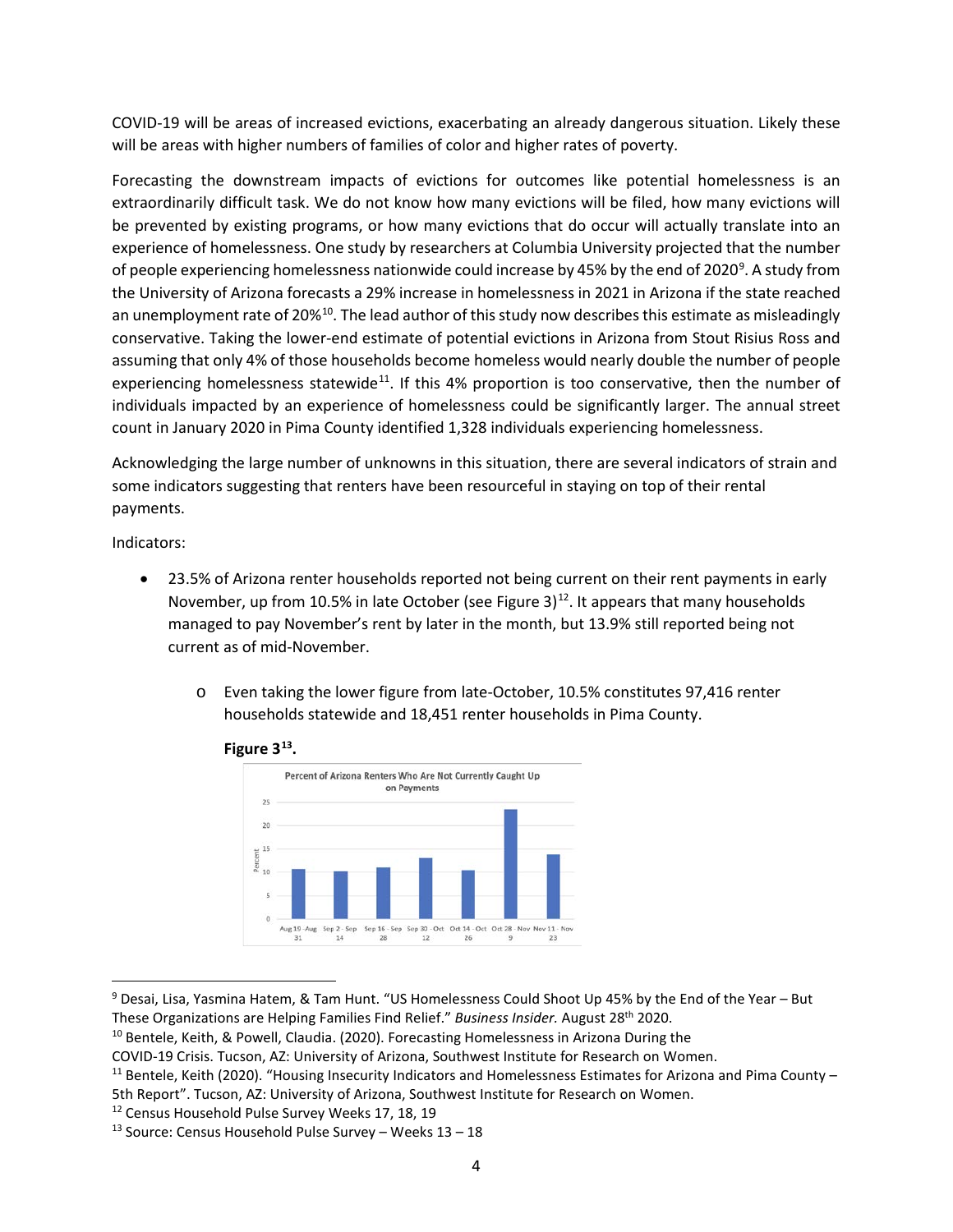- Of that 13.9% of renter households that are not current on their rent in mid-November, 7.1% think it is "very likely" that they will be evicted in the next two months<sup>14</sup>. An additional 29.2% of those not current on their rent think it is "somewhat likely" that they will be evicted in the next two months. Consequently, 1% of all renter households statewide think they are very likely to be evicted in the next two months and another 4.1% of all renter households think an eviction is somewhat likely.
	- o This translates into 9,156 renter households statewide and 1,734 renter households in Pima County reporting that they are "very likely" to be evicted in the next two months.
	- o The share reporting being "very likely" or "somewhat likely" to be evicted is dramatically larger, representing 46,813 renter households statewide and 8,867 renter households in Pima County.
- A very important potentially countervailing data point from the National Multifamily Housing Council (NMHC) is their data suggesting that nationwide between April and October 2020, monthly rent payments are only down 1.4% on average compared to the same months in 2019. In October 2020, 94.8% of renters paid their rent compared to 96.6% in October 2019 (see Figure 4). Representatives of the Arizona Multihousing Association (AMA), a trade association for the apartment industry, have consistently pointed to these indicators as evidence that the current situation is not as dire as the information provided above would suggest. They also report that the projected numbers of evictions and the estimated size of the total rental debt referenced above strike them as dramatically overinflated and not consistent with what they hear from their members (primarily property owners, landlords and property management companies). The discrepancy between these NMHC figures and the information available to the AMA, on the one hand, and the Census Household Pulse Survey data and the Stout Risius Ross estimates, on the other hand, may be due to multiple factors:
	- o The Census survey may be representing some fraction of lower-income renters who are not captured in the NMHC figures. The professionally managed apartments that are overrepresented in these figures conduct background screenings and rent primarily to individuals with better credit scores. There is very likely a larger proportion of missed rent payments for units rented by smaller companies or individuals that are not captured in these NMHC figures $^{15}$ .
	- o A household may not have paid rent at the beginning of the month and answered the Census survey accordingly, but that household manages to pay by the end of the month<sup>[16](#page-12-2)</sup>.
	- o The more recent NMHC figures are very likely capturing the positive impacts of rental assistance on households' ability to pay their rent. Consequently, they are not an ideal indicator of the degree of financial strain. However, these data suggest that rental

<span id="page-12-0"></span> $14$  Ibid.

<span id="page-12-1"></span><sup>15</sup> Willett, Greg. "More of the Same in September's Week 3 Apartment Rent Payments." *RealPage.* September 23, 2020.

<span id="page-12-2"></span><sup>16</sup> Engelhardt, Gary V. and Michael Eriksen. "Housing-Related Financial Distress During the Pandemic." *Research Institute for Housing America.* September 2020.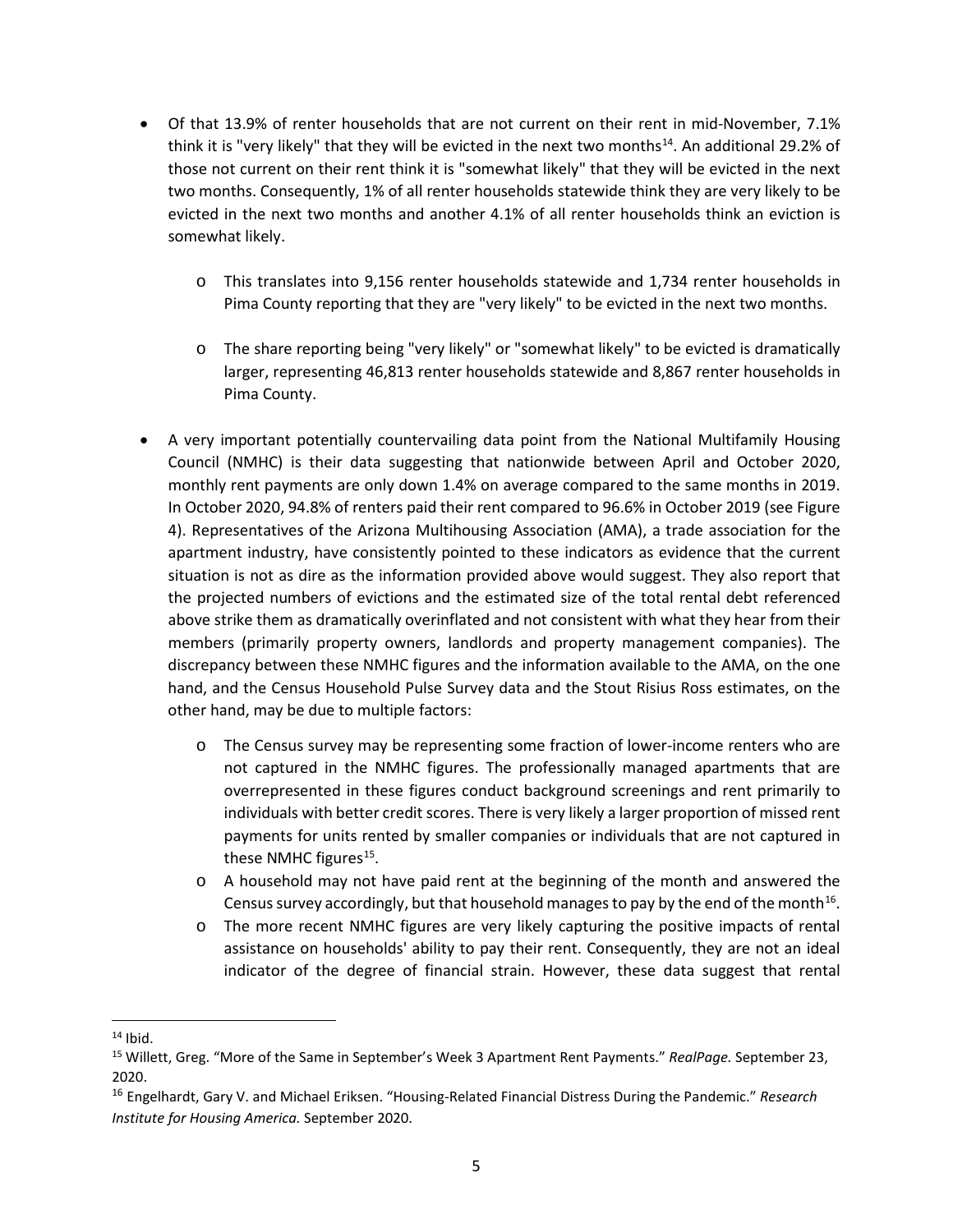assistance efforts so far appear to have been very successful in supporting households in paying their rents.

o Members of the Arizona Multihousing Association are likely to have tenants/renters with higher incomes and professions that so far have proven to be more resilient in this pandemic.



#### **Figure 4[17.](#page-13-0)**

o Census Household Pulse survey data suggest that many low-income households are selling assets and spending down savings, borrowing money from friends and family, putting their rent on credit cards, and cutting into food budgets to pay their rent. These strategies are not sustainable in the long term (especially the shifting of a debt burden onto a credit card), and households that experience an eviction after exhausting their resources will be substantially more likely to struggle to secure housing.

While we would like to believe the NMHC and AMA are correct, a recent article published in the Washington post noted that, "Data from the Mortgage Bankers Association shows \$9 billion in rent wasn't collected in the third quarter. Without that money, landlords are struggling to pay property taxes, insurance and other upkeep costs, adding more strain to the economy." And from the same article, "Zandi predicts as much as \$70 billion in unpaid debt by January, a painful amount that renters, landlords and utility companies will have to sort out." [18](#page-13-1)

<span id="page-13-0"></span><sup>&</sup>lt;sup>17</sup> Source: National Multifamily Housing Council Rent Payment Tracker. Retrieved November 19, 2020.

<span id="page-13-1"></span><sup>&</sup>lt;sup>18</sup> Long, Heather. "Millions of Americans are heading into the holidays unemployed and over \$5,000 behind on rent." *The Washington Post*. December 7, 2020.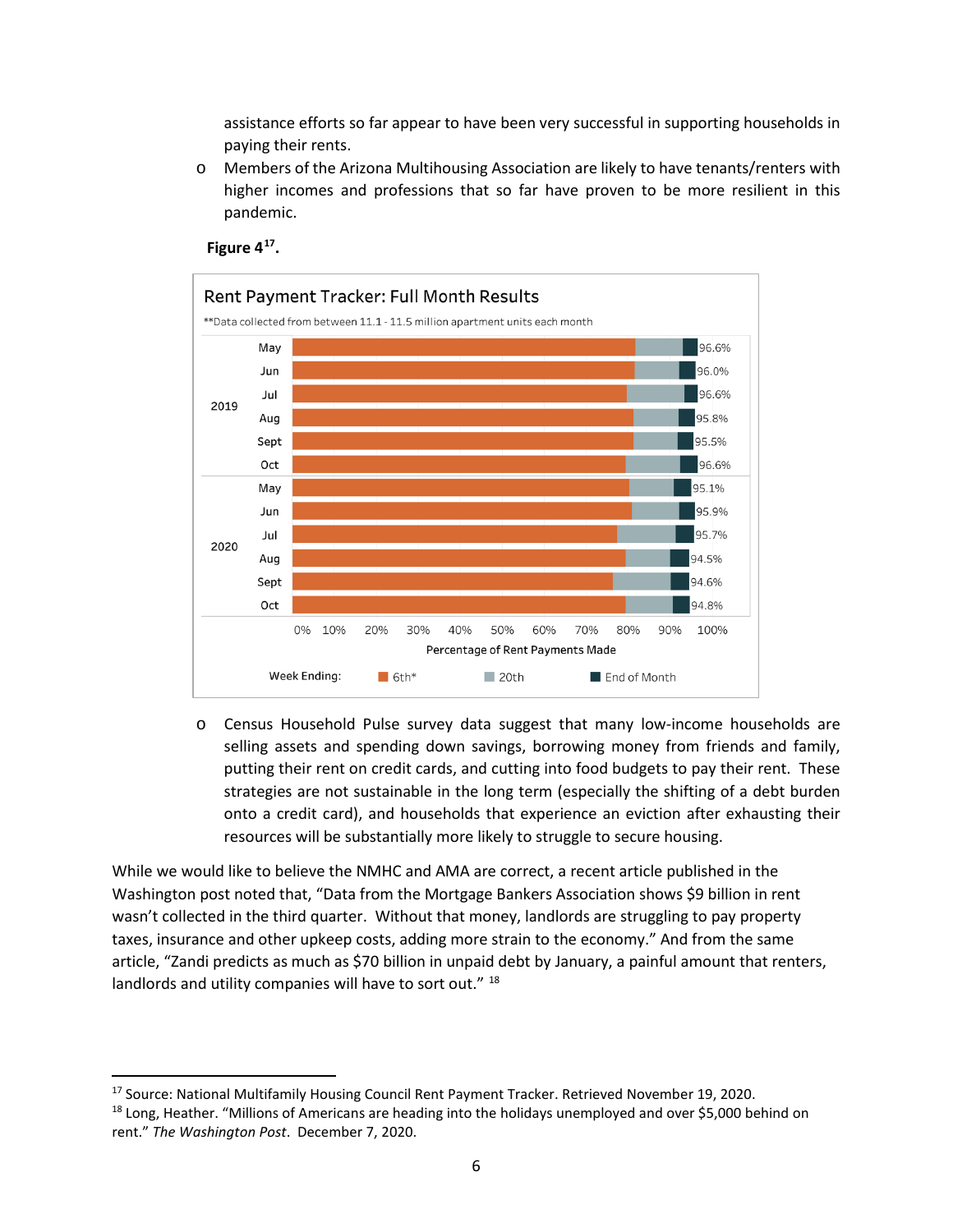## <span id="page-14-0"></span>Equity and Racial Justice Concerns

One additional consideration worth emphasizing is that the negative impacts of the pandemic and recession have not been borne equally across households. Lower-income households are reporting dramatically higher levels of financial strain and housing insecurity (see Figure 5). In early November, 42% of Arizona renter households with incomes below \$25,000 reported not being current on rent. The financial strains of this recession are disproportionately borne by the households with the least resources to mitigate these challenges. This applies to disproportionate impacts on households and communities of color. The following national figures (state-level samples of racial/ethnic minorities are too small to be reliable) indicate that Black and Latino households are more likely not to be current on their rent. This figure is particularly striking for Black households, with one-third of Black renter households reporting not being current on rent nationwide. **Figure 5[19.](#page-14-1)**







<span id="page-14-1"></span><sup>&</sup>lt;sup>19</sup> Census Household Pulse Survey Week 18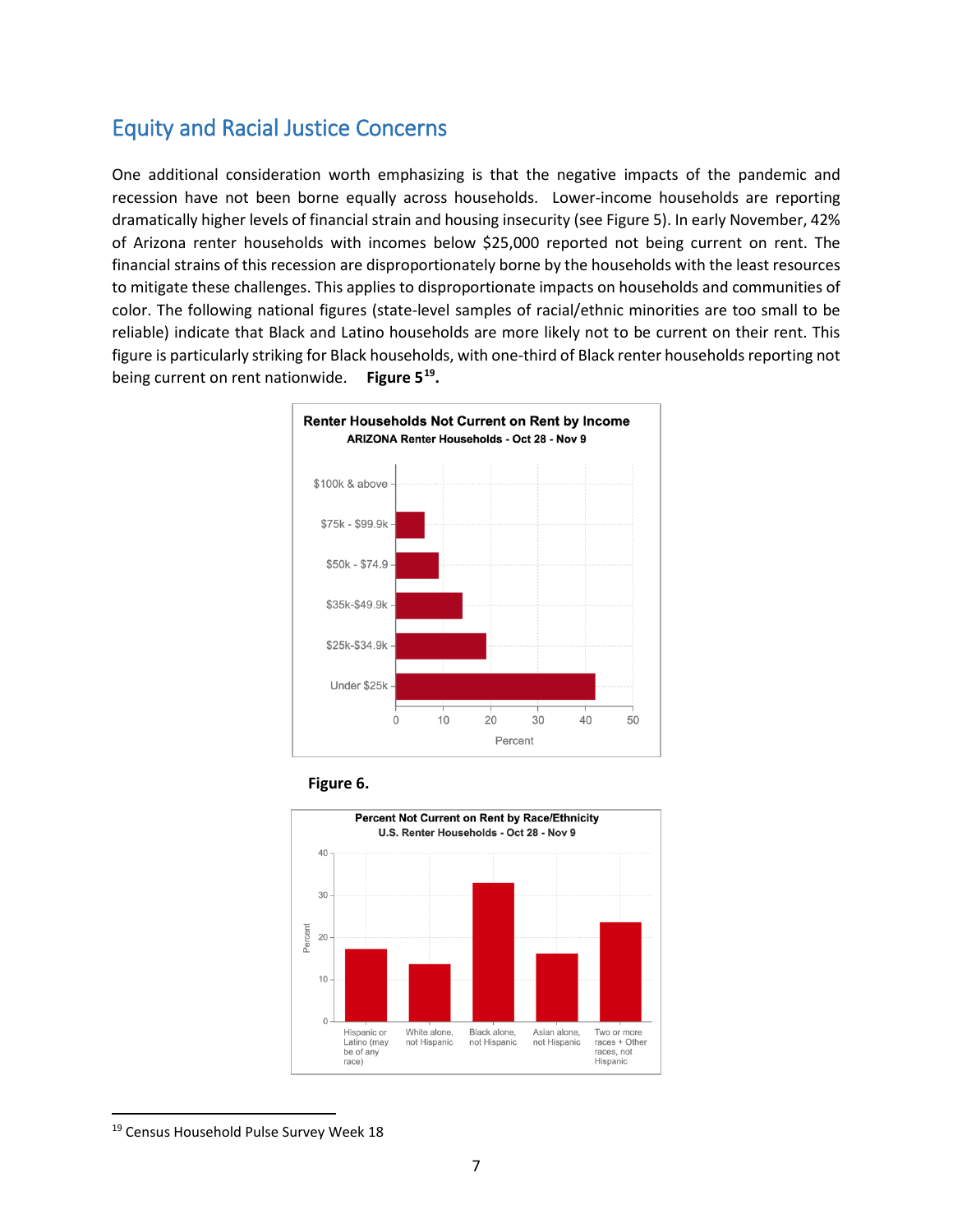Looking forward, Pima County faces a dramatic range of potential levels of economic strain in the very short term. The course of the pandemic and its impact on the local economy in the coming months, whether additional federal support is forthcoming, and the degree to which existing funding mitigates evictions will all shape the size of the challenge ahead. Assuming the eviction moratorium expires at the end of the year, Pima County may experience a large increase in evictions and their related negative consequences, including the virus's spread, in a very short time frame. In all likelihood, we will be facing both a housing and a public health crisis. Two recent articles in the *Arizona Daily Star* describe the "tsunami" that lies ahead (Appendix  $C -$  [story,](https://webcms.pima.gov/UserFiles/Servers/Server_6/File/Government/CSET/CSET%20newsroom/2020/Eviction%20Task%20Force/Constable%20news%20article.pdf) [story\)](https://webcms.pima.gov/UserFiles/Servers/Server_6/File/Government/CSET/CSET%20newsroom/2020/Eviction%20Task%20Force/Kirsten%20Engel%20news%20article.pdf). Given the unpredictability of the overall situation and the severe potential consequences of an inadequate response for both individuals and our local economy, it may be responsible to hope for the best and plan for the worst.

## <span id="page-15-0"></span>The Task Force on Evictions and Homelessness Prevention

In August 2020, the Pima County Administrator convened a 23-member community-based Task Force on Evictions and Homelessness Prevention. Chaired by Michael McDonald, CEO of the Community Food Bank of Southern Arizona, the Task Force was charged with developing recommendations that can be implemented by the County to reduce evictions and promote the economic stability of individuals or household unitssubject to eviction. It is intended that the work of the Task Force will be used to formulate appropriate policies that can be implemented by the County and the Board of Supervisors or through the Courts and includes the development of legislative proposals that will assist in eviction reduction.

The Task Force created four action teams: Affordable Housing, Court Services, Direct Services, and Legislation [\(Appendix D\)](https://webcms.pima.gov/UserFiles/Servers/Server_6/File/Government/CSET/CSET%20newsroom/2020/Eviction%20Task%20Force/Action%20Groups%20and%20Initial%20Charge.pdf). Discussions and recommendations between the teams often overlapped. The recommendations are presented in the following categories:

- 1. Preventing Evictions: Rental Assistance
- 2. Mitigating Consequences of Evictions & Housing Insecurity
- 3. Affordable Housing (Preservation and Production)
- 4. Improving the Delivery of Judicial Services
- 5. Research and Evaluation

The recommendations include short-term and long-term strategic planning solutions to the current crisis. Members of the Task Force recognize that many of these recommendations require substantial funding. Throughout the state, many industries and education communities will be competing for financial assistance, each with their own compelling story. However, based on the charge given to the Task Force by the County, it would be irresponsible to ignore solutions based on financial implications. Recognizing that funds are limited, the Task Force has prioritized the recommendations in order of greatest need and greatest outcome. It is interesting to note that many of the recommendations are similar to those recently proposed by Wildfire AZ [\(Appendix E\)](https://webcms.pima.gov/UserFiles/Servers/Server_6/File/Government/CSET/CSET%20newsroom/2020/Eviction%20Task%20Force/Vitalyst%20Eviction%20Brief%2011%2024%2020.pdf).

### <span id="page-15-1"></span>Recommendations to Prevent Evictions

#### **1. Rental Assistance: Funding**

The most recent Census Household Pulse Survey conducted November 11 - November 23, 2020, [\(Appendix F\)](https://webcms.pima.gov/UserFiles/Servers/Server_6/File/Government/CSET/CSET%20newsroom/2020/Eviction%20Task%20Force/Housing%20Insecurity%20and%20Homelessness%20Report_7_Bentele.pdf) revealed that 36% of renter households surveyed had slight to no confidence that they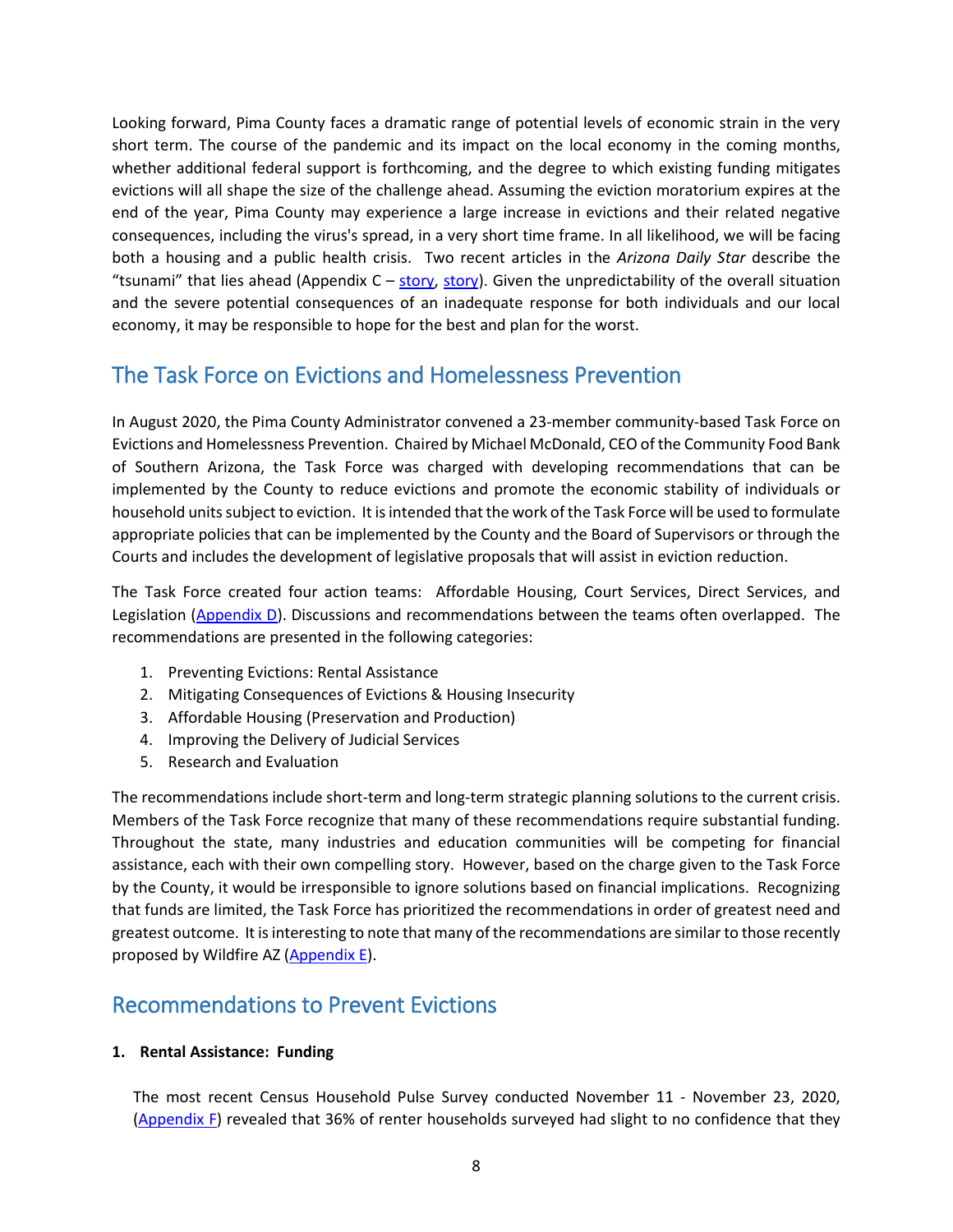would be able to pay next month's rent. Also, 1% of renter households responded that they were very likely to be evicted in the next two months, and 4.1% reported being either very likely or somewhat likely to be evicted $20$ .

As to property owner/landlords, what was once a reasonable investment has become risky. There is a likelihood that property owners/landlords will sell their properties in fear of future moratoriums and the potential of foreclosure. These properties could likely be purchased by outside investors, further depleting what is already a shortfall of affordable housing in Pima County.

There was agreement across the Task Force that adequate rental assistance is the first and most critical strategy to address eviction prevention. If tenants/renters and property owners/landlords know that rent assistance is coming (and coming in a timely fashion), then tenants/renters are much less stressed, and property owners/landlords aren't asked to carry the financial cost of the pandemic. Several recommendations were made to provide/increase adequate rent funding as follows:

#### • State Funding for Rental Assistance

Arizona should prioritize at least \$50 million additional federal CARES fund dollars to rental assistance to financially stabilize property owners/landlords and keep tenants/renters in their homes during this public health crisis.

Task Force members unanimously agree that this is the top priority to avoid the looming surge of evictions. The State of Arizona is reported to have \$1B in federal CARES funds that can, in part, be used for rental assistance. There was also significant discussion that programs that allowed the property owner/landlord to apply directly on behalf of their tenant/renter were much more efficient than programs that require the tenant/renter to apply directly. For example, from the Governor's relief funds, the state allocated \$5M to property owner/landlords and \$5M to tenant/renters. The property owner/landlord fund, known as the Property Owner Preservation Fund, was depleted within weeks because the application requirements are far less onerous and property owner/landlords have the resources to apply for funds. Future funds should be allocated to property owner/landlords or the application process should be streamlined for tenant/renters eliminating the barriers that delay the deployment of funds. Clearly the most rapid method in deploying funds is the best approach to keep tenant/renters in their homes and prevent mortgage foreclosures for property owner/landlords. The net amount of rental assistance currently available must be dramatically increased. It is inadequate relative to the need.

#### **Federal Funding for Rental Assistance**

The CDC imposed the current eviction moratorium as a public health policy to prevent the spread of COVID-19 due to loss of safe housing. As such, it is entirely incumbent on both Federal and State governments to fully fund their public health policies by fully funding

<span id="page-16-0"></span> $20$  Bentele, Keith (2020). "Housing Insecurity Indicators and Homelessness Estimates for Arizona and Pima County – 7th Report". Tucson, AZ: University of Arizona, Southwest Institute for Research on Women.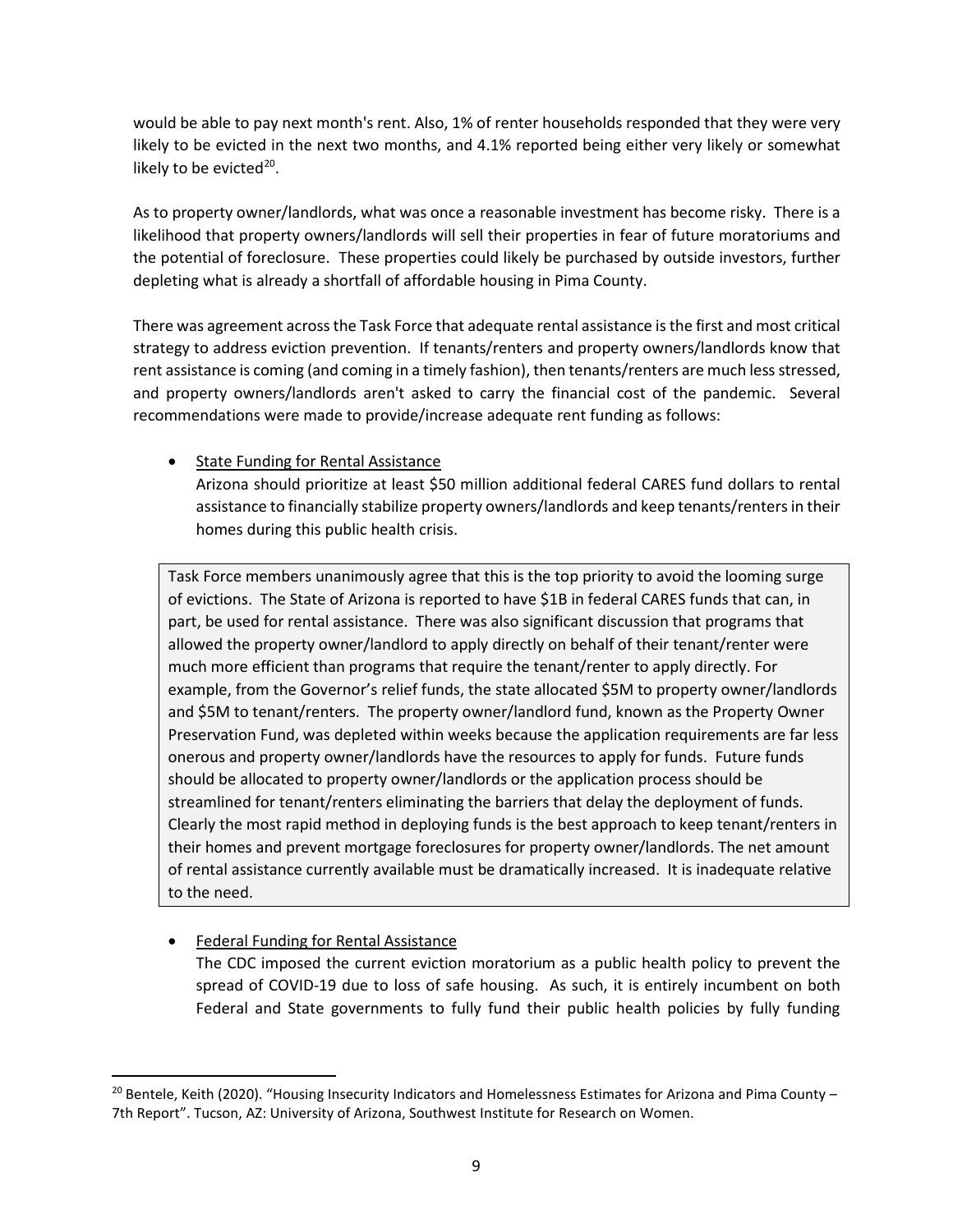eviction prevention/rental assistance programs. We support federal funding of \$100 billion dedicated nationwide to rental assistance programs.

• Require Rental Assistance to Accompany Any Extension of Eviction Moratorium Pass legislation in the Arizona Legislature to require creating a \$100 million rental assistance/eviction prevention fund for any future eviction moratorium by Arizona Executive Order to take effect. The Arizona Executive Order should automatically be rescinded when the fund balance in the rental assistance/eviction prevention fund balance falls below \$10 million.

Some Task Force members suggested that this assistance fund should be created without the tie to an eviction moratorium. The wording of the above recommendation validates the existence and implementation of an eviction moratorium; no other industry has been asked to provide products or services without compensation. Additionally, as identified in this report, rental assistance/eviction prevention funds are a great need exclusive of a pandemic or moratorium period.

• Create State Rental Debt Retirement Fund

Create a fund of at least \$50 million for state rental debt retirement. Funds will be paid directly to property owners/landlords to cover accumulated rental debt during any period covered by an Arizona Executive Order regarding an eviction moratorium. The state should work out reasonable repayment terms with tenant/renters to include recapture of future income tax returns. Debt retirement will prevent eviction and the associated consequences of having an eviction on a credit report. A significant portion, for example, 50%, of these funds should be reserved and prioritized for households with incomes below 200% of the poverty line.

• Foreclosure Prevention Efforts Prepare foreclosure prevention efforts to support Pima County property owner/landlords.

#### **2. Rental Assistance – Qualifications/Streamlining and Improving Application Process**

• Improve the Rental Assistance Application Process

Pima County should review the rental assistance application process and the application review and funding process to eliminate unnecessary delays in the processing and funding of rental assistance applications. Also, consider adopting the platform designed by Community Investment Corporation (CIC) that is very user-friendly for rental assistance applicants and provides a portal for property owners/landlords to initiate and contribute to the application. The County should undertake an internal review of the technologies used to approve and distribute funds and provide services to increase the speed of delivery of funds and increase both the efficacy and accessibility of services (e.g., direct deposits instead of a paper check). Any recommended changes should be adequately resourced.

Tenants/renters apply for rental assistance through the Arizona Department of Housing (ADOH) portal. The portal is far from user friendly and applicants have experienced difficulty submitting their application and uploading required documents through the portal.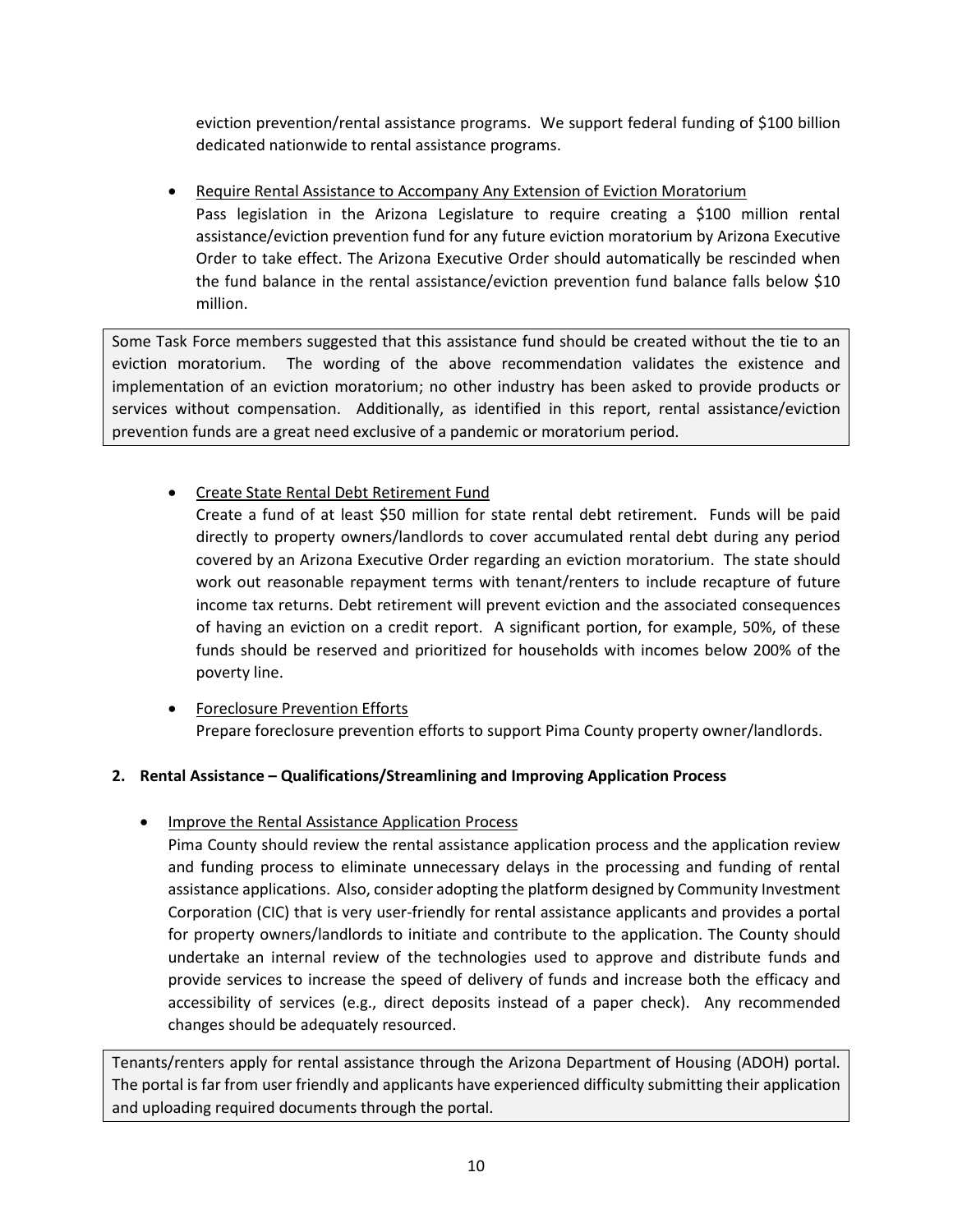ADOH contracted with 2-1-1 to assist applicants in completing the applications. Since March 2020, 2-1-1 received 45,390 requests from Pima County residents for service of which 56% were for rental and utility assistance. The County's Community Action Agency has significantly streamlined the application process and are deploying funds much more rapidly than when the application process first began. Regardless, thousands of applications remain in "draft" status in the ADOH portal. The County allocated over \$3M to Community Investment Corporation (CIC) to accept and process applications of those tenants/renters actually facing an eviction. CIC staff designed their own portal that has proven much easier to navigate than the ADOH portal. Since rapid deployment of funds is crucial in order to keep residence in their homes, it is recommended that the county streamline the application process to the greatest extent possible and utilize the portal that is the most advantageous moving forward. In the likelihood that more rental assistance funds will be allocated by the State, it is critical that they be distributed quickly.

- Create a Real-Time Statistical Dashboard Pima County should create a dashboard to show in real-time the statistics related to rent assistance, including the amount requested and committed, similar to San Antonio, Texas. Pima County should consider tracking other key factors to better understand the impact of geography, populations, income, etc.
- Investigate Alternative Methods to Distribute Rental Assistance The County should investigate alternative ways of distributing rent assistance. For example, Tempe's newly adopted program pays rent forward for tenants/renters who are demonstrably financially impacted by COVID-19.
- Modify Executive Order 2020-14 and 2020-49 to Allow Retroactive Rent Payments and Remove Caps

A tenant/renter or property owner/landlord who qualifies for eviction prevention under Arizona Executive Order 2020-14 or 2020-49 should:

- o Qualify for rental assistance for the entire period the Executive Orders 2020-14 and 2020-49 are in effect to include retroactive payment of any rent due.
- o Remove all rental assistance caps to property owner/landlords, including the \$50,000 per applicant cap, the \$2,000 monthly rental cap, and the 5-month maximum rental cap.

The Governor's Executive Orders (EO) expired October 31, 2020; however, in the event another EO is necessary, consideration should be given to allowing retroactive payments of any rent due. Imposing caps on rental assistance does not allow property owners/landlords who have multiple units to assist all of their tenant/renters. Consequently, many will not seek rental assistance to avoid operational and legal challenges of selecting who gets help and who does not.

• No Wrong Door Policy for Rental Assistance Applications

The City of Tucson rejected a number of rental assistance applications because the properties were located in the County. Where possible, all rental assistance applications should be transmitted to the appropriate agency for approval rather than just being denied for jurisdictional issues.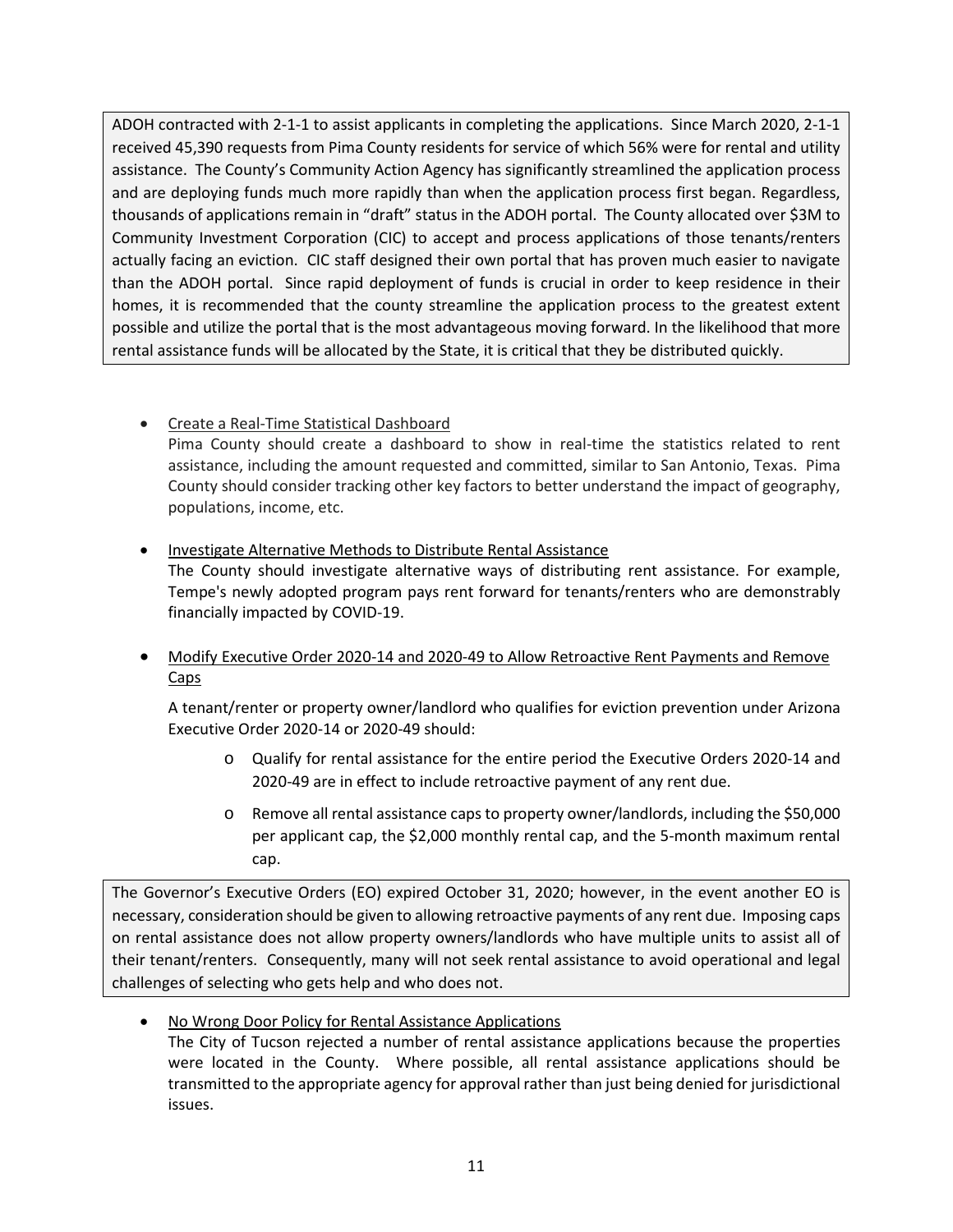### • Recruit and Train Property Management Professionals to Assist in Processing Rental Assistance **Applications**

Recruit multifamily owners and management companies to volunteer on-site staff to be trained to process housing assistance/eviction prevention applications through available programs. The training will lend expertise to the management professionals to successfully guide residents through the application process. This service will be provided by management professionals on a voluntary and pro bono basis and will help reduce the staffing cost burden on Pima County.

#### **3. Rental Assistance – Community Outreach**

#### • Broadly Disseminate Rent and Utility Assistance to the Community

In this unprecedented time of need during the pandemic, it is critical for Pima County leadership to have the best data available on current and future evictions. To that end, Pima County should make every effort to advertise the rent and utility assistance services along with information on the CDC or any future moratoriums to Pima County residents. As tenants/renters and property owners/landlords request assistance, this provides another critical data point about the extent of need in the community and the evidence needed to advocate for appropriate funding levels and staff to meet the demand. We recommend these approaches to disseminate information:

- o Broad distribution electronically and in print and using existing organizational and social media networks.
- o Radio and broadcast media.
- o Property owner/landlord outreach.
- o Virtual and in-person events giving those facing eviction access to financial, health, and other critical community resources, particularly in vulnerable areas of our community
- o Continued updates of websites and the document, "What Tenants Need to Know During COVID-19".

#### • Engage in Aggressive Marketing Campaigns

The County should engage in an aggressive marketing campaign for available rental assistance and support for those at risk of foreclosure. This should be multi-pronged and innovative (ads on social media, bus benches, billboards, radio spots, etc.), and such marketing should be targeted to vulnerable communities (low income and communities of color), in multiple languages, and potentially involve explicit outreach efforts. Partnership with non-profit organizations may be considered as an additional source of financial support. Funding for this effort ideally should not draw resources from efforts to provide rental assistance.

#### • Coordinate Eviction Resource Events

With the expected surge in eviction filings in January 2020, the County should consider coordinating an Eviction Resource event, following CDC guidelines, to provide information on financial support, housing, pet shelter, court processes, and legal assistance. This event could be advertised with flyers and public service announcements.

Some Task Force members suggest that the above three recommendations will absorb a large proportion of any funding for Eviction Prevention through staff time and expenses related to materials/PSA. A greater emphasis should be placed on funding for rapid rental assistance processing and a No Wrong Door Policy to connect renters to funds quickly. At the previously held eviction fair the feedback from attendees was not that they didn't know funds existed, but rather that there was no response to their applications.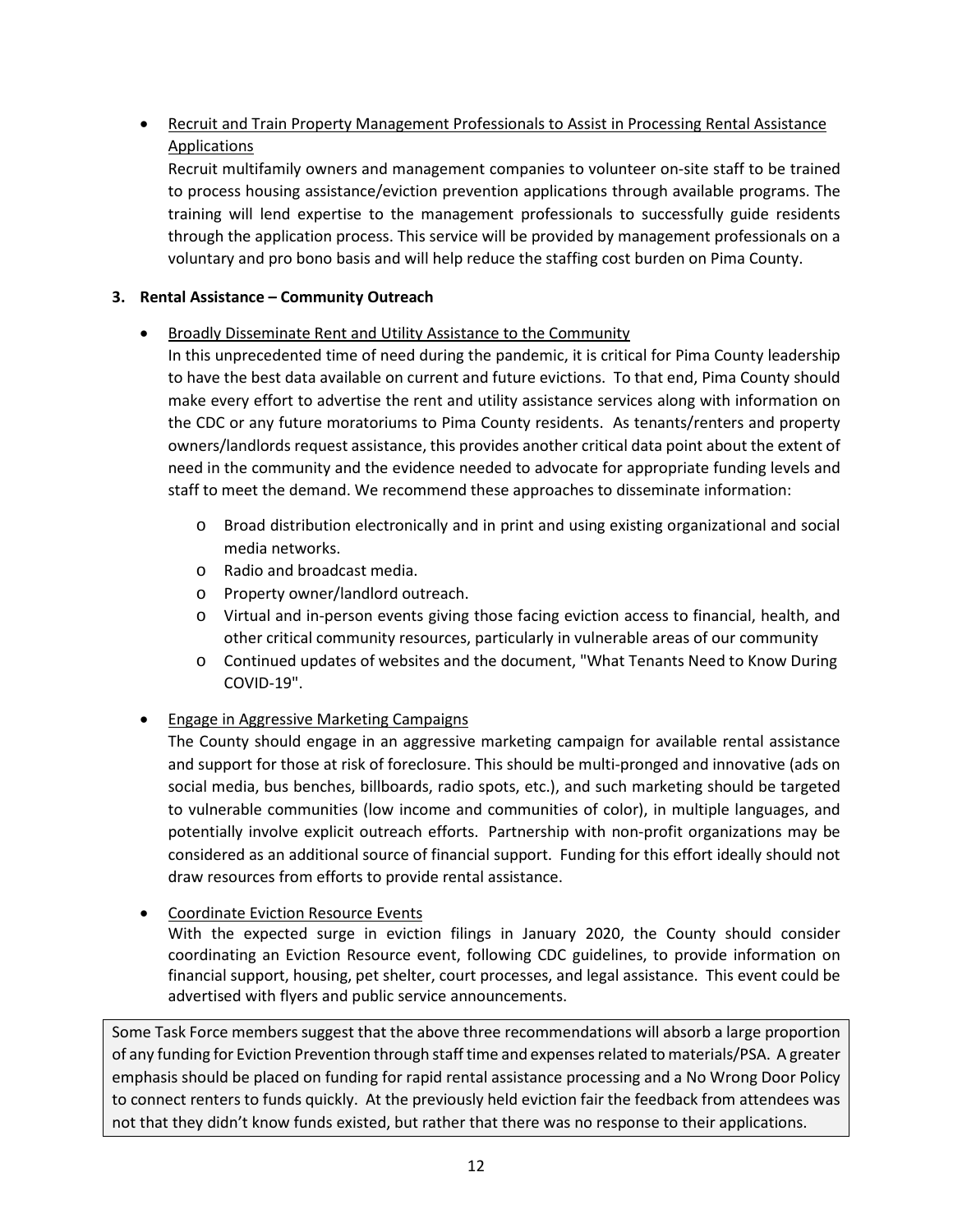## <span id="page-20-0"></span>Recommendations to Mitigate the Consequences of Evictions & Housing **Insecurity**

- Limit Legal and Financial Impact on Tenants/Renters and Property Owner/Landlords Pima County should explore options that limit the legal and financial penalties to tenants/renters who were evicted due to loss of income because of COVID-19 and property owners/landlords who may face foreclosure or other financial losses. The interests of both tenants/renters and property owners/landlords should be considered. This time period could be defined by the period covered by state and federal moratoriums.
- Allocate Funding to Rapid Re-Housing and Staffing Resources

The County (and city) should allocate a minimum of \$10M to meet the estimated need in rapid re-housing programs and provide staff, both navigators and caseworkers, and case management in preparation for an increase in housing insecurity in the winter of 2021. Include a reserve fund for property owners/landlords to recuperate repair costs attributed to referred tenant/renters.

• Promote Housing Choice Vouchers

In the very likely event of increased housing instability in the coming months, housing choice vouchers will be an effective tool available to assist in keeping low-income and financially struggling households housed. Unfortunately, voucher holders often encounter barriers to using the voucher or have difficulties finding a unit for which vouchers are accepted. Property owners/landlords are reluctant to accept vouchers because payments are often delayed for months. Reducing this issue should be a priority. In addition, the County and City should have sufficient caseworkers to staff the likely increase in the use of housing vouchers.

To increase the supply of property owners/landlords willing to accept housing choice vouchers, the Task Force recommends that the county and/or city develop a program on the model of the June 2020 "Operation Lease Up!" program [\(Appendix G\)](https://webcms.pima.gov/UserFiles/Servers/Server_6/File/Government/CSET/CSET%20newsroom/2020/Eviction%20Task%20Force/COT%20Operation%20Lease%20Up%20Campaign-.pdf). This program assisted tenant/renters with their housing search, including providing transportation to find a unit, reduced the time entailed in the application process, assisted tenant/renters with move-in costs if unable to pay, waived requirement of inspection before moving in, and decreased delays in payments to property owners/landlords (payments were issued in 30 days or less of receiving executed contract and lease). The county and/or city should also include mobility counseling as a component of this program.

- Develop a Contingency Plan to Address a Potential Surge of Homelessness in Early 2021 The expiration of the moratorium on December 31, 2020, is likely to bring a surge of evictions in Pima County. The relevant city and county agencies (law enforcement, public health, housing) and homelessness service providers (community agencies, non-profits, etc.) should develop a contingency plan for winter 2021 to provide safe temporary housing arrangements for individuals potentially displaced by evictions if such a plan is needed.
- Continue to Work to Stabilize the Housing Market following COVID-19 The State of Arizona should allocate adequate rent assistance after the COVID-19 crisis to ensure housing stabilization for Arizona residents.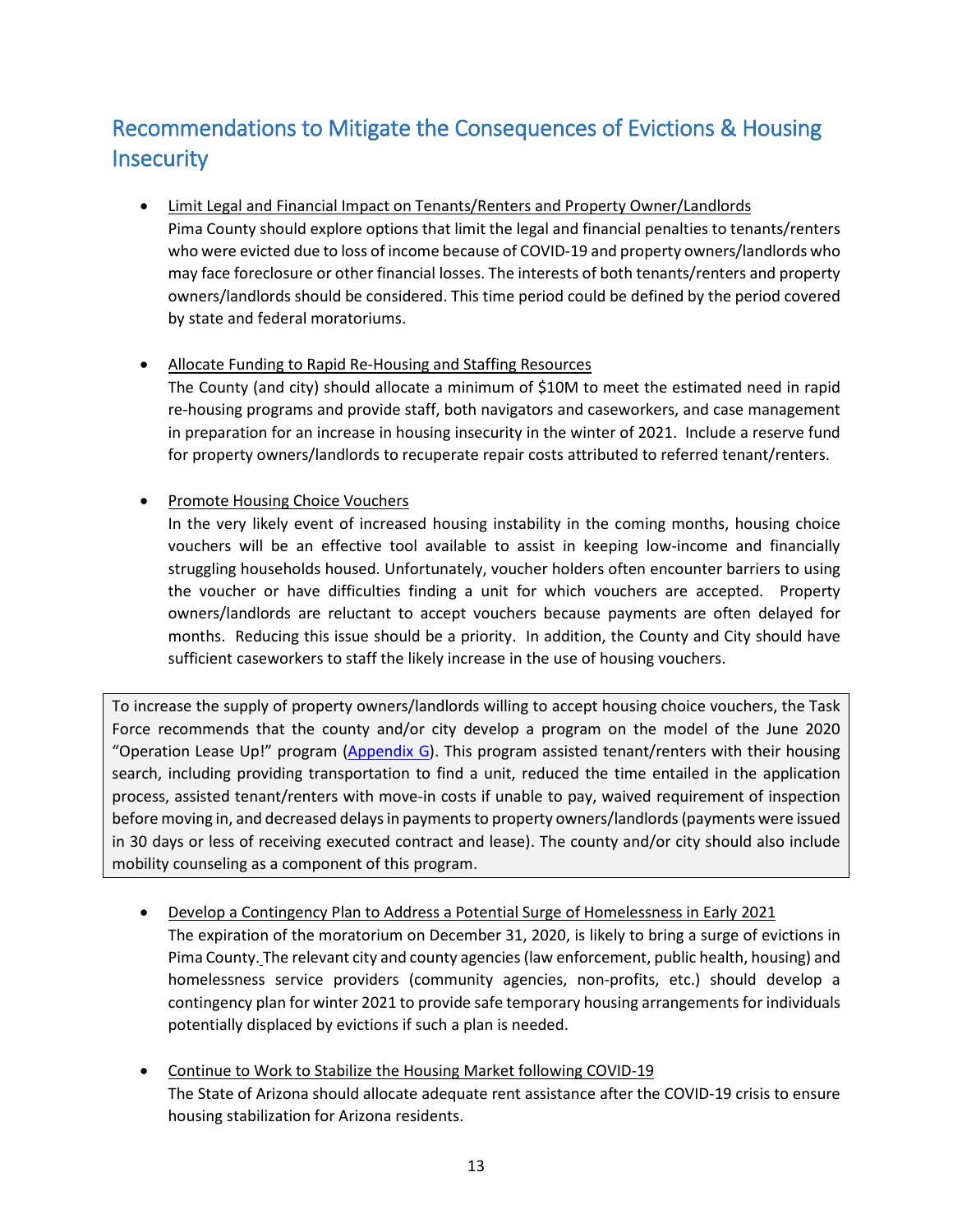• Encourage Property Managers to Consider COVID-19 Circumstances when Reviewing Rental **Applications** 

An eviction negatively impacts a tenant/renter's credit and their ability to secure future rental opportunities. The County should issue a public statement encouraging property owners, landlords and property managers to not consider a COVID19-related eviction in their decisions about renting to potential tenants/renters.

• Suspend Reporting Late Rent Payment to Credit Agencies During the COVID Pandemic Recommend legislation preventing property owners/landlords from reporting late rent payments to credit agencies for tenant/renters affected by COVID-19 until the end of the pandemic.

Some Task Force members suggest that credit exists for a reason. For rental property owner/landlords it allows them to evaluate the potential risk posed when transferring legal possession of their property to a tenant/renter and to mitigate losses due to bad debt. Lenders, financial institutions, credit card companies all use credit reporting for the same reasons. Removing a property owner/landlord's ability to mitigate their financial exposure further undermines the market. The best way to avoid all of this is to provide rental assistance to those in need.

## <span id="page-21-0"></span>Recommendations to Increase Affordable Housing

• Promote/Increase Transitional and Low-Barrier Housing Promote and increase transitional and low-barrier housing using support from existing federal and private funds that allow for it, like the HUD HOME Program, AZ state housing trust fund & FHLB- AHP. Homeless service providers represented in the Task Force have stated that more transitional housing and low-barrier housing is needed to help homeless individuals transition from homelessness and shelter housing to permanent housing.

• Prevent Outside Investors from Acquiring Rental Property Purchases

In light of the concern that owners are leaving the rental business, the County should identify a means to acquire these properties before they are sold to out of state cash investors. The County should request \$30M from the Governor's COVID funds – or other Federal/State relief funds (should they be approved) to be made available to for-profit and non-profit, affordable housing developers, owners, and managers who can apply for these funds to acquire, renovate and preserve affordable rental homes, both subsidized and naturally occurring affordable housing properties being sold by owners.

Some Task Force members suggest that this recommendation is not fulfilling the Task Force's goal of preventing displacement. Any funding should be invested into resources for residents to remain in their homes (and property owner/landlords retaining their property). If the goal is an increase in affordable housing, then programs and tax credits should be explored to encourage rehabilitation for existing owners of aging housing and developers for new affordable housing projects.

Further, the County should not sponsor programs that benefit from distressed sales caused by government intervention. These owners have been forced to sell their rental properties because the government removed their ability to collect income.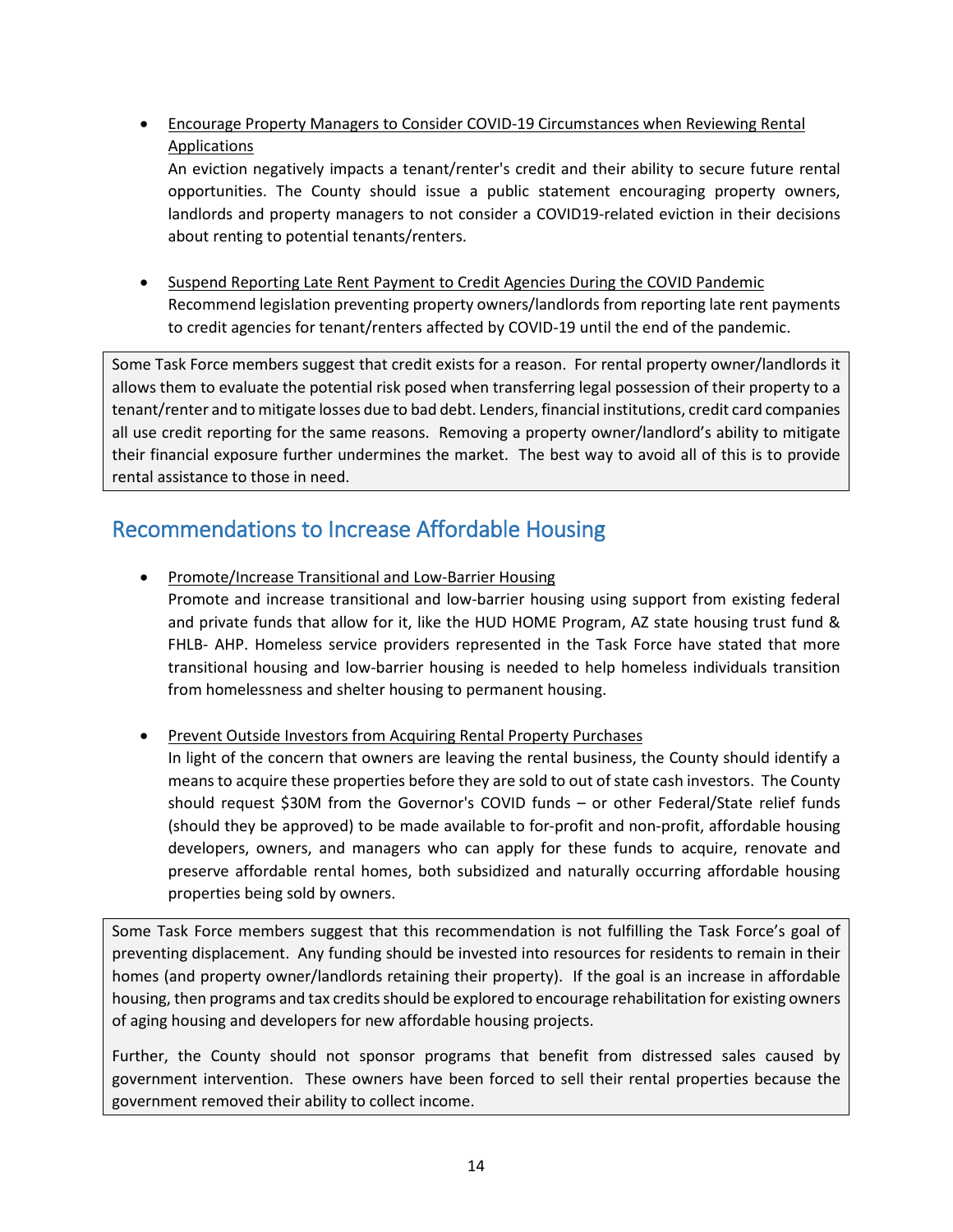• Create a State Low Income Housing Tax Credit Program (\$50M Statewide) The City and County should support a state low-income housing tax credit program modeled after the federal Low Income Housing Tax credit as proposed recently by SB2732 (Appendix  $H -$ [Fact Sheet\)](https://webcms.pima.gov/UserFiles/Servers/Server_6/File/Government/CSET/CSET%20newsroom/2020/Eviction%20Task%20Force/HB%202732%20Tax%20Credit.pdf)

The federal tax credit program created by Congress in 1986 has been one of the more successful programs in creating affordable housing. It primarily targets investors who have a tax liability and provides a dollarfor-dollar tax credit for anyone who purchases an affordable housing unit. The tax credits are sold and the money that comes from the sale is used by the developer to build affordable housing that significantly reduces the mortgage they need to carry. Arizona builds 1,500-2,000 units per year with approximately \$20M allocation annually. Since inception of the program, close to 45,000 units have been created under the federal program.

The creation of a state program that mirrors the federal program would provide additional support and resources. Models indicate that a state level program, with an \$8M investment would fund another 1500-2000 units, doubling the production in the state. There would be minimal investment by the state because it is leveraging private capital with public investment. As of last year, 20 states have adopted a state level tax credit program and several more are considering it. The program has wide bipartisan support. This bill was almost passed by the Arizona legislature last year but was derailed by COVID. It is expected to be reintroduced in the upcoming session.

- Provide Permanent Sources of Funding for City and County Housing Trust Funds Identify and adopt permanent sources of funding for the City of Tucson and Pima County Housing Trust Funds. These funds will be used to support affordable housing production and preservation with a priority for investment in long-term affordable housing using local community land trusts and other non-profit and for-profit developers committed to housing development that will remain affordable in perpetuity. (\$5M city/\$5M county)
- Develop a Comprehensive Tucson-Pima County Housing Plan The City of Tucson and Pima County should have a housing plan that will:
	- o Streamline the development process for affordable and workforce housing. Consider some of the elements/changes adopted in the housing plan for the City of Phoenix [\(Appendix I\)](https://webcms.pima.gov/UserFiles/Servers/Server_6/File/Government/CSET/CSET%20newsroom/2020/Eviction%20Task%20Force/Final_Housing_Phx_Plan.pdf). Phoenix is looking to reshape their zoning code and allowing entitlements by right and encouraging densities.
	- o Include a fair housing strategy/plan to promote affordable housing for low and moderateincome households in high opportunity areas (near employment/schools/services) to create more diverse communities and mitigate NIMBY-ism.
	- $\circ$  Create a Housing Code for Pima County A housing quality code, similar to the City's Neighborhood Preservation Ordinance, should be adopted by Pima County to help provide consistency with the City's Ordinance and to help prevent property owners/landlords from renting sub-standard and unsafe properties. Studies have shown that many renters will withhold rent because of repairs needed to the housing unit. This can lead to an eviction filing by property owners/landlords when tenant/renters do not provide written notice as required by the Arizona Landlord-Tenant Act.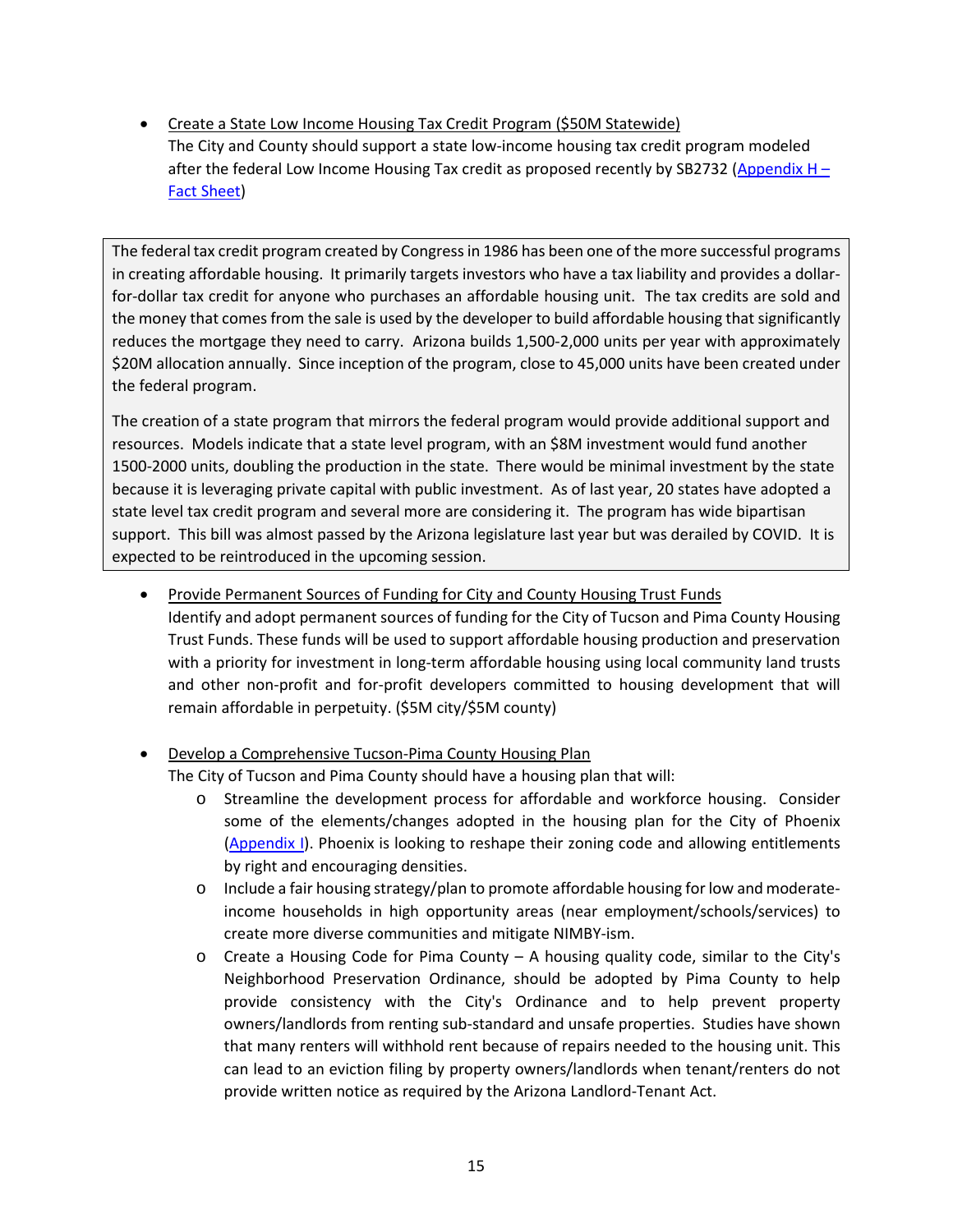Some Task Force members suggest that the Arizona Landlord and Tenant Act provides for habitable conditions that must be provided by the property owner/landlord to the tenant/renter and upheld by the courts. Creating a housing code in Pima County would place an additional funding burden on the county budget requiring it to be enforced which is erroneous given the current protections that already exist.

• Create Local Bond Fund Initiatives for Affordable Housing Development and Preservation As the economy improves, create local bond fund initiatives (\$10M to \$30M) specifically for affordable housing development and preservation, building on recent successes in Austin and San Antonio. Change the Arizona Revised Statutes to allow counties to hold general obligation bond elections in May and November.

## <span id="page-23-0"></span>Recommendations to Improve the Delivery of Judicial Services

#### • Improve Court Processes

Continue to make court process improvements, enhancing access to court services, and promoting streamlined navigation of court process through:

- o Public information through the wide distribution of pamphlets
- o Up-to-date website postings
- o Provisions of current court forms, instructions, and checklist
- o Data sharing/availability
- o Consistency in judicial orders

Develop informational pamphlets to explain the eviction process to help educate court users on how the process works and what to expect. Explore the option of having informational brochures created at the statewide level to ensure consistency of information provided to parties in eviction cases.

Ensure that public service announcements go out at the local and statewide level outlining changes that impact the court and parties involved in these cases.

Courts statewide should share with other justice courts forms, instructions, and checklists to ensure consistency among judicial orders. Explore the development of a model minute entry to ensure consistency among judges on how judicial orders are written. Courts should have eviction resources available in customer services areas and on their webpage. Resources should be made available in English and Spanish and shared with stakeholders and Specialty Courts participants.

#### • Provide Educational Programs & Resources for Judges & Court Staff Judicial and staff training should continue to be offered at the statewide and local levels. The sharing of best practices should continue to ensure consistency in the processing of eviction cases. Judges and court staff should also be made aware of local and community resources available to parties.

• Implement and evaluate best practices by reference to Supreme Court directives, statewide policies and forms, and possible adoption of innovative programs in other justice courts.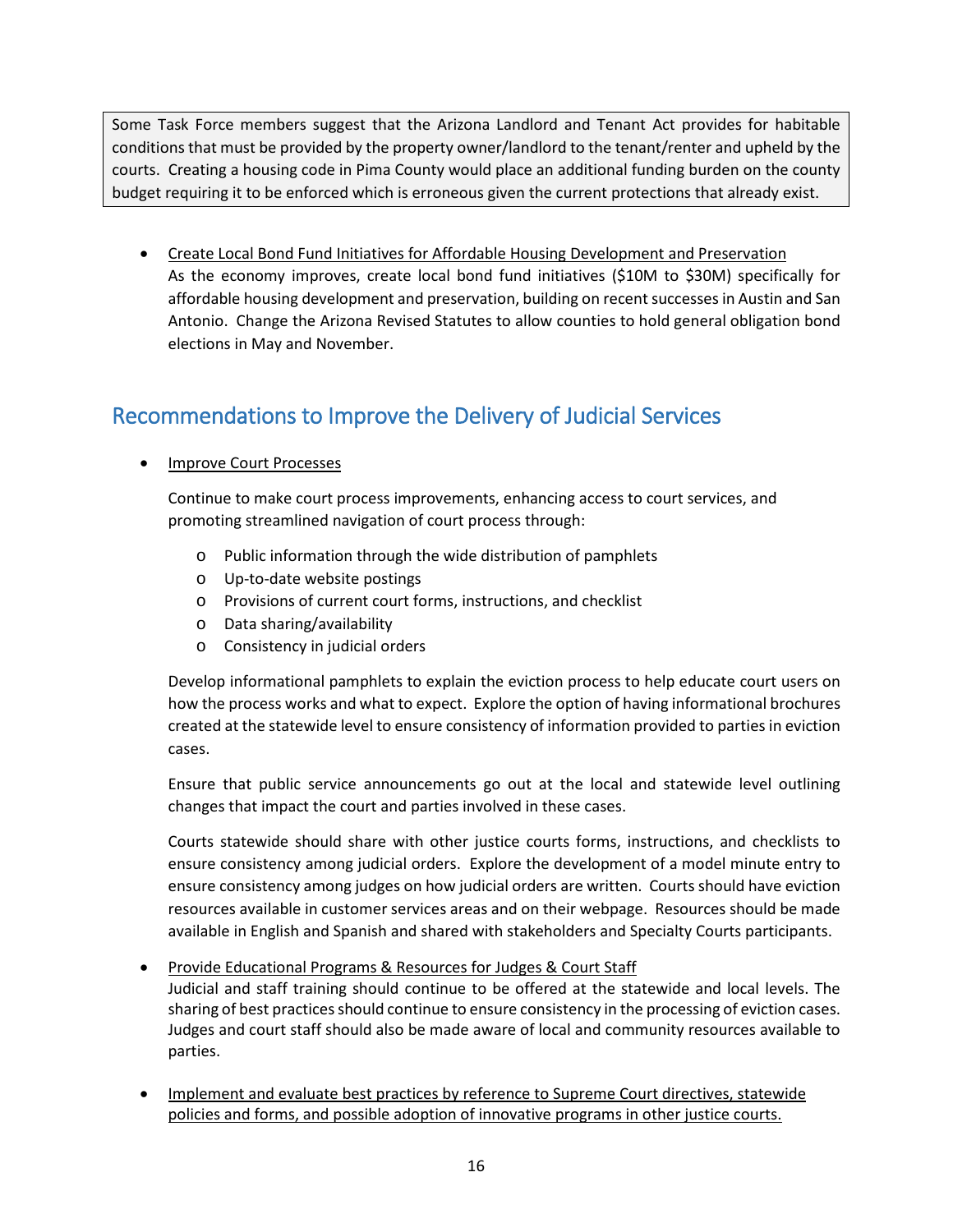Best practices should be shared at the statewide level with continuous review and evaluation. Supreme Court directives, policies, and forms can be shared with local agencies impacted by change so the stakeholders are aware of the change and can communicate changes to parties affected.

• Explore the Creation of an Eviction Specialty Court Diversion Program,

Bring stakeholders together to explore the costs and benefits of an Eviction Diversion Court in Pima County, drawing upon the experience of model programs in other states. Any diversion program should not incur additional expenses to the eviction process. Components of the program should include:

- o Pre-hearing collection of data
- o Mediation by law students or other volunteers
- o Coordination with Service Providers
- o Wrap-around services
- o Public Information and Education for parties in eviction cases

#### • Increase Access to Courts

Reduce the technology barriers for both tenants/renters and property owners/landlords in an eviction process by:

- o Working with the Pima County Library to develop a system of computer kiosks
- o Making staff available to give support for the use of Zoom technology
- o Providing training and support to library staff to give basic information to increase the understanding and ability of plaintiffs or defendants to engage in the hearing process
- o Informing people about rent assistance.
- Utilize Navigators to Disseminate Information about the Eviction Process

Explore the feasibility of a program that trains navigators to provide procedural information to tenant/renters and property owner/landlords in an eviction process. Engage with stakeholders with the necessary expertise to make the program efficient, effective, balanced, and fair for tenant/renters and property owner/landlords.

• Extend the current 5-day eviction notice to a 15-day notice

Recommend the state legislature change the current 5-day eviction notice to a 15-day notice. Prior to filing an eviction complaint, the property owner/landlord must give the renter/tenant a 5-day notice allowing them to "cure" the non-payment of rent. If the renter/tenant can pay the entire rent that is owed, then the property owner/landlord must accept that payment and may not continue to seek an eviction on non-payment grounds. The five-day notice does not allow sufficient time for the tenant/renter to seek rental assistance to cure the complaint.

Some Task Force members suggest that an extension of the current period by an additional 10 days opens up the length a property owner/landlord must carry a non-payment debt. The majority of non-payment eviction cases take 33-42 days, plus the requirement to hold possessions for another 14 days [\(Appendix J](https://webcms.pima.gov/UserFiles/Servers/Server_6/File/Government/CSET/CSET%20newsroom/2020/Eviction%20Task%20Force/Evictions%20Timeline.pdf)  - [AMA Eviction Timeline\)](https://webcms.pima.gov/UserFiles/Servers/Server_6/File/Government/CSET/CSET%20newsroom/2020/Eviction%20Task%20Force/Evictions%20Timeline.pdf). An extension of the income loss potential could take it to 47-56 days. This extended income loss will have the unintended consequence of increasing security deposits and rents to offset the risk and lost rent.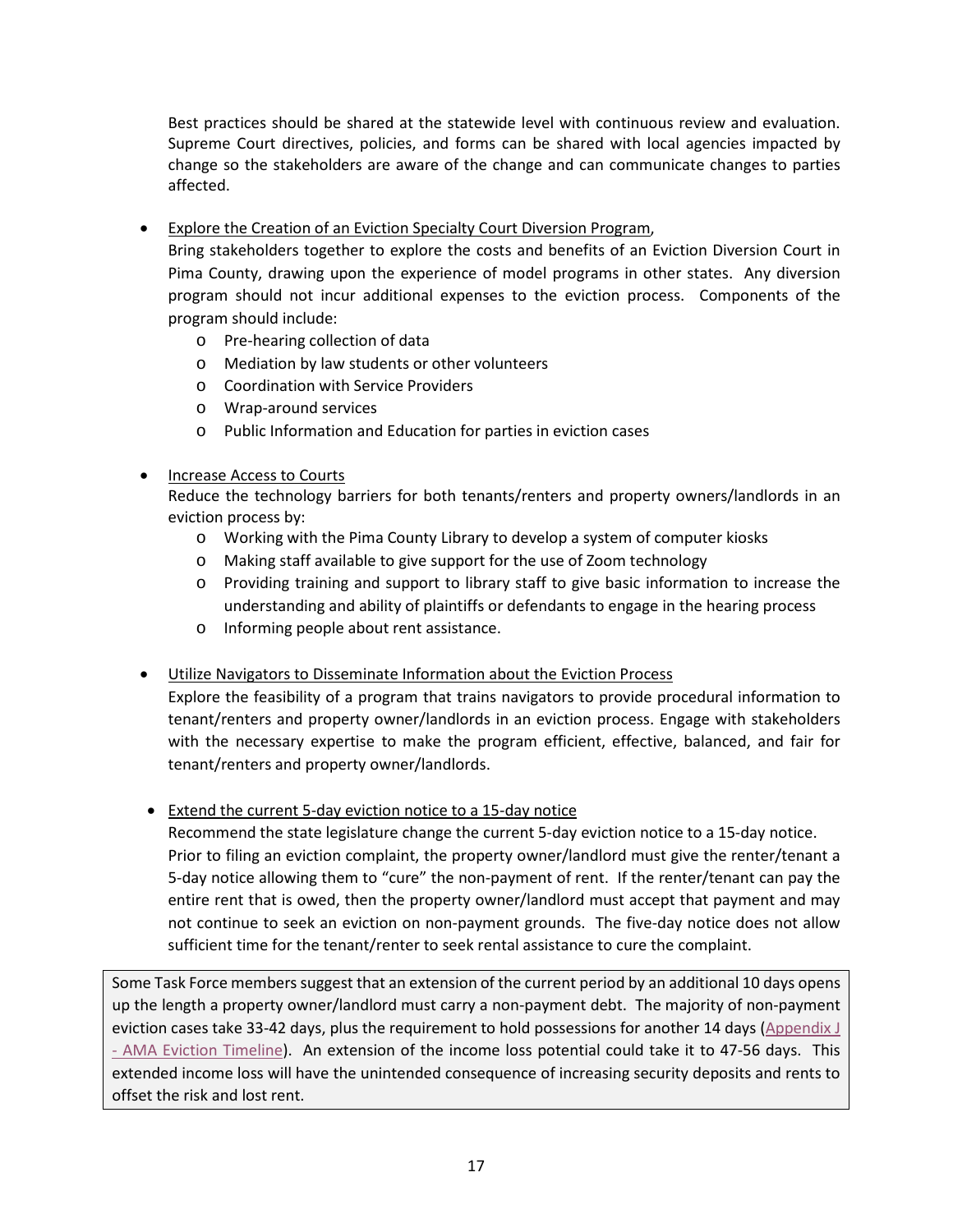• Provide Legal Representation to Tenant/Renters

Expand the Arizona Residential Landlord and Tenant Act to guarantee tenants/renters under 200% of poverty level right to counsel. According to the National Center for State Courts, plaintiffs in a wide variety of civil cases are twice as likely to wine then only their side is represented by an attorney as they are when there is counsel on both sides. <sup>[21](#page-25-0)</sup> [\(Appendix K\)](https://www.governing.com/topics/public-justice-safety/gov-right-to-attorney-legal-defense.html)

Some Task Force members suggest that over 90% of eviction cases in Arizona are for non-payment of rent. There is no legal defense for the non-payment of rent. It is estimated that this proposal could cost the state anywhere from \$90-\$150 million annually. Providing legal counsel in cases where the outcomes likely will not change is counterproductive. Instead, the state and taxpayers would be better served using the \$90-\$150 million for direct rental assistance programs. This helps all parties by preventing evictions and preventing owners from losing their income.

#### • Provide Continuing Education to Pima County Justices of the Peace in the Area of Eviction Law

The Task Force heard on at least two occasions that Pima County Justices of the Peace (JP's) are not following eviction law correctly or consistently. While parties may disagree with the law itself, all parties should agree that the Courts should follow the law. There is no requirement in Arizona for Justices of the Peace to be lawyers. Yet, the judges are tasked with interpreting the law, including the rights, obligations, and remedies granted to property owner/landlords and tenants/renters under the Arizona Residential Landlord and Tenant Act.

In addition to the 16 hours of continuing education required by the Arizona Supreme Court, the JP's in Pima County should be required to attend 15 hours of continuing education annually, specifically in the area of the Arizona Residential Landlord and Tenant Act ("ARLTA"), Residential Mobile Home Property Landlord and Tenant Act, and the RV Property Landlord and Tenant Act.

• Increase the Time to Appeal an Eviction Judgment Extend the time allotted to appeal an eviction judgment from 5 to 10 days and urge judges to waive the bond in non-payment of rent cases on appeal, where appropriate.

Some Task Force members suggest that an extension for an appeal on a non-payment just further extends the eviction period and similar to other Task Force proposals will increase the period the property owner/landlord must carry the unit without compensation. The unintended consequence of such an extension would be increased fees and rental rates.

<span id="page-25-0"></span> <sup>21</sup> J. Brian Charles. (June 2019). "Right to an Attorney? Most Tenants Face Landlords Without One." *Governing the Future of States and Localities.*